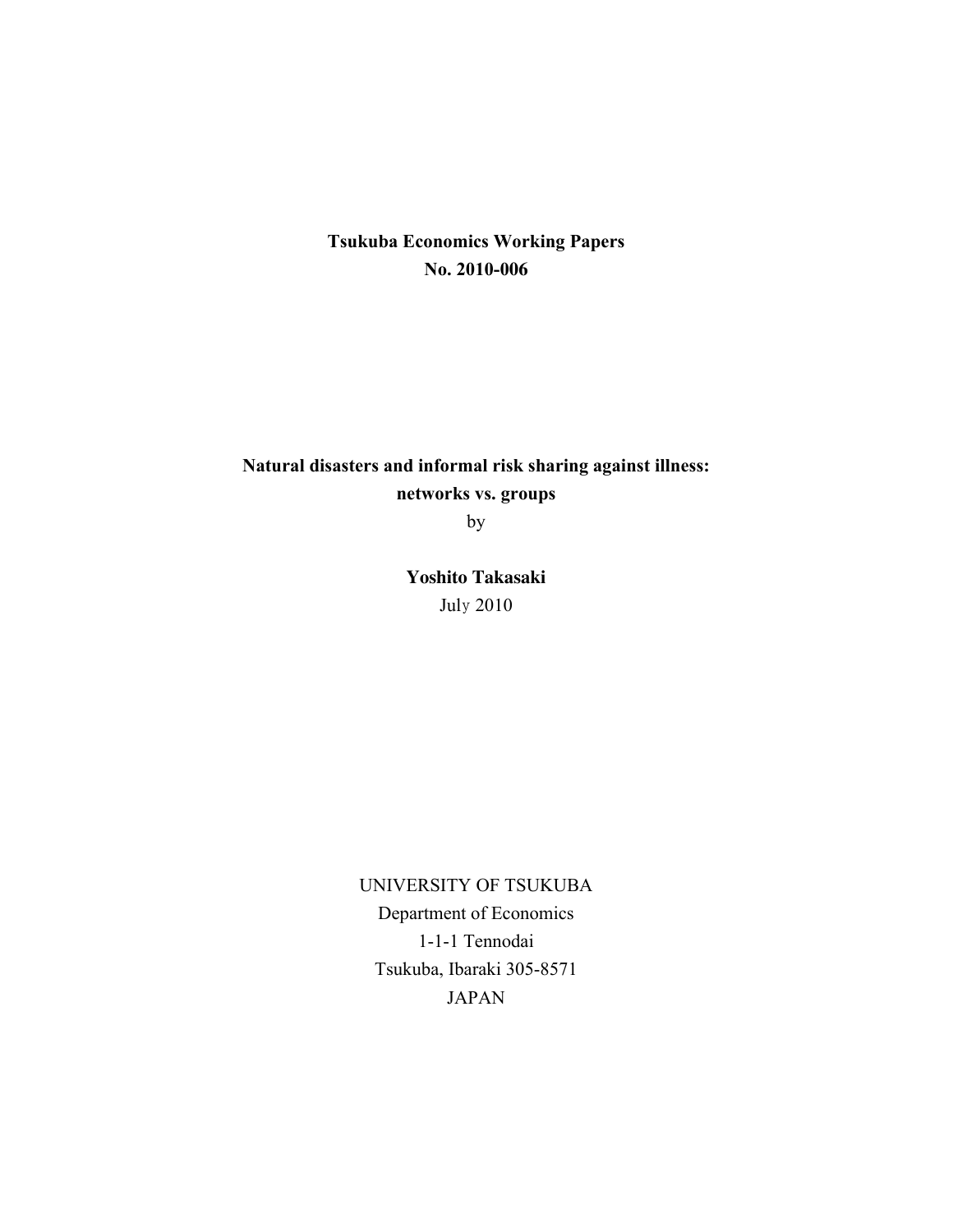## **Natural disasters and informal risk sharing against illness: networks vs. groups[\\*](#page-1-0)**

**Yoshito Takasaki**  University of Tsukuba

Running Title: Natural disasters and risk sharing

Contact Information: Yoshito Takasaki Graduate School of Humanities and Social Sciences University of Tsukuba 1-1-1 Tennodai, Tsukuba Ibaraki 305-8571 Japan Tel./fax: +81 29 853 6280 E-mail address: takasaki@sk.tsukuba.ac.jp

July 13, 2010

<span id="page-1-0"></span> \* I wish to thank my field team – Jonati Torocake, Viliame Manavure, Viliame Lomaloma, and 19 enumerators – for their advice, enthusiasm, and exceptional efforts on behalf of this project. Special thanks are owed to the Fijians of the region who so willingly participated in the survey. This research has been made possible through support provided by the Sumitomo Foundation, the Japan Society for the Promotion of Science, and the Ministry of Education, Culture, Sports, Science and Technology in Japan. Any errors of interpretation are solely the author's responsibility.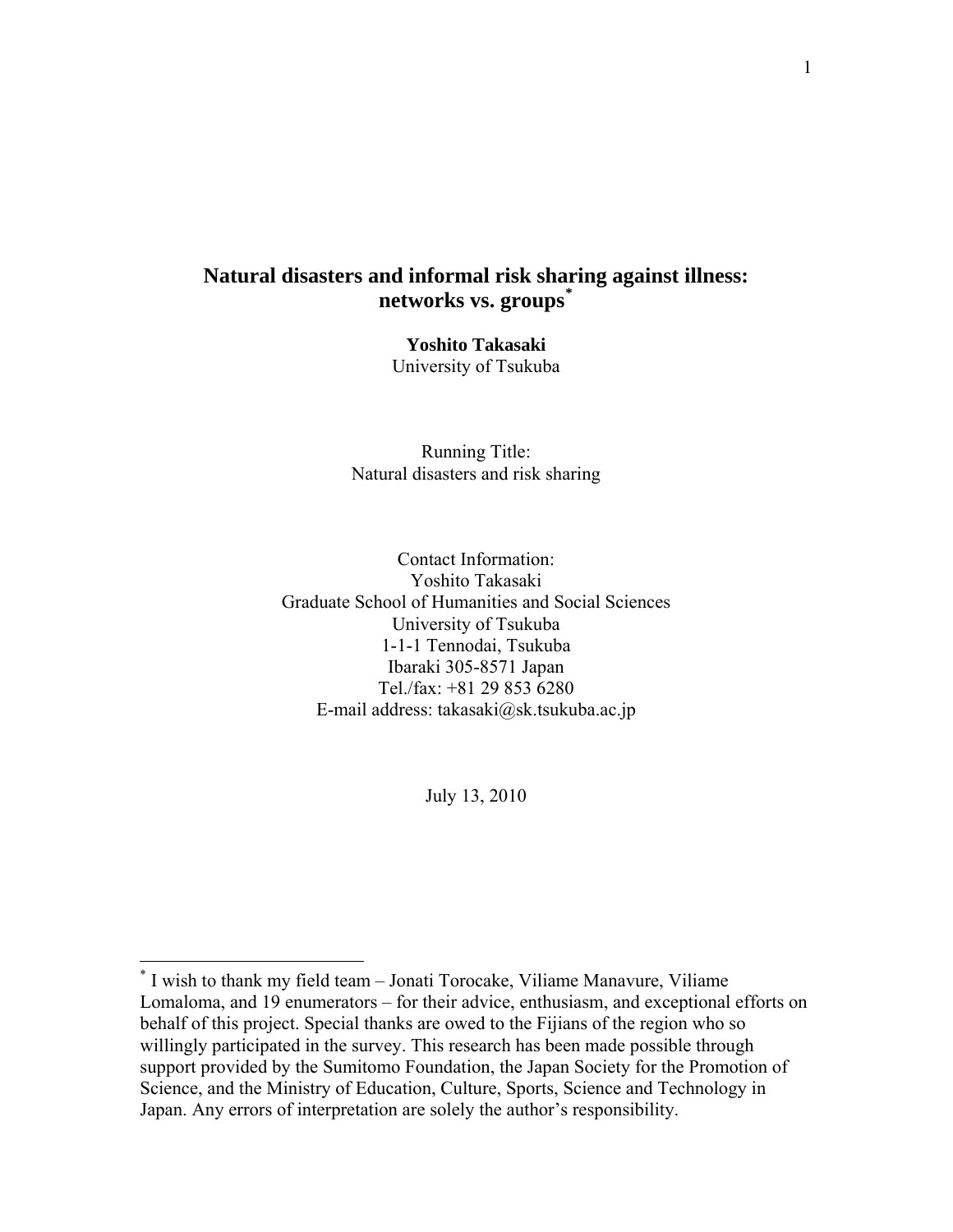## **Natural disasters and informal risk sharing against illness: networks vs. groups**

## **Abstract**

Using original household panel survey data collected in rural Fiji, this paper demonstrates how informal risk-sharing institutions upon which poor people heavily rely in times of illness are vulnerable to natural disasters. First, household private cash-inkind transfers do not serve as insurance against illness in the relief phase (several months after the disaster); they do so only after pooled resources are recovered in the reconstruction phase (a few years later) (i.e., the resource effect). Second, risk-sharing arrangements are dependent on the history of labor-time transfers corresponding to housing damage: Only disaster non-victims are insured against illness, because victims have already received labor help for their rehabilitation from non-victims (i.e., the reciprocity effect). The paper also reveals that resource/reciprocity effects exist in endogenously formed networks and pre-formed groups, as risk-sharing pools to a similar degree. Not only do private transfers exchanged among households serve as insurance, but also, household contributions directly made to groups – such as ritual gifts and religious donations – contain risksharing components against illness among group members. Although the former finding is commonly evident in the literature, the latter is new. Network formation is directly related to pre-formed groups, especially kin and religious ones.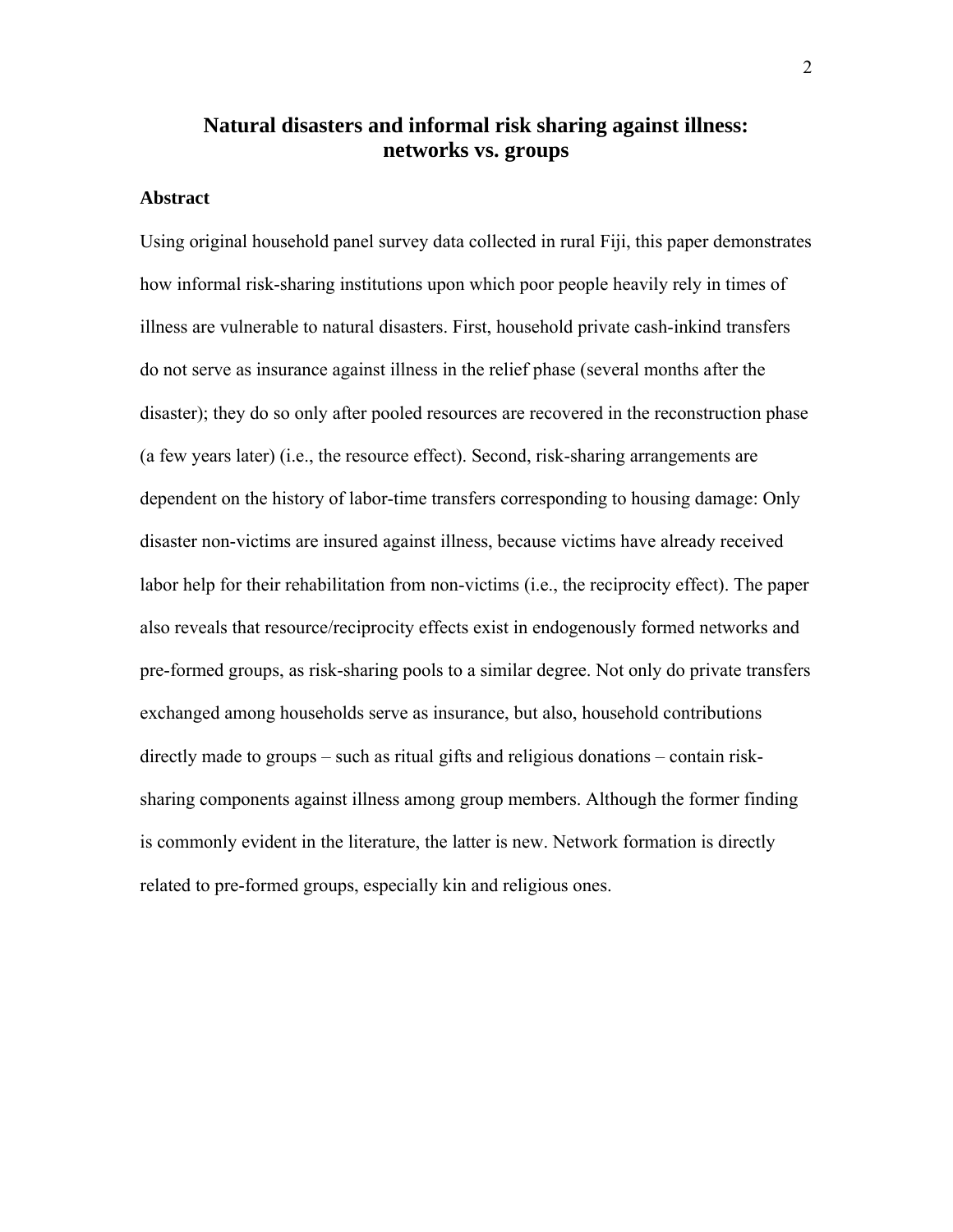## **I. Introduction**

Informal risk-sharing institutions are critically important in poor populations (see, e.g., Alderman and Paxon 1994; Morduch 1999; and Dercon 2002 for reviews of informal insurance). They are particularly important for health shock, because neither health insurance nor public safety nets are available among the poor (see Strauss and Thomas 1998 for their extensive review of the health-development nexus). Numerous studies have shown that informal risk sharing against idiosyncratic shocks, such as illness, is available in developing areas, although it is far from complete (e.g., Townsend 1994; Kochar 1995; Dercon and Krishnan 2000; Gertler and Gruber 2002; Asfaw and von Braun 2004). In contrast, such informal institutions are considered to be ineffective against covariate shocks, such as natural disasters, because shocks are highly correlated over space. Although extant works on risk sharing against natural disasters are scarce, recent studies provide evidence for such arrangements against household-level disaster shocks (e.g., Sawada and Shimizutani 2008; Mozumder et al. 2009). Of course, disaster relief plays a central role as a safety net. Post-disaster management is a time-consuming process, consisting of relief, recovery, and reconstruction phases (de Ville de Goyet 2008). This paper addresses a question that researchers have not yet explored but is critically important for post-disaster development: How does a natural disaster affect informal risk sharing against illness over time? Although adverse effects of natural disasters on various dimensions of well-being, such as consumption, child nutrition, and public health, have received much attention from researchers (e.g., Noji 1997; Skoufias 2003), no previous works explicitly address the link between natural disasters and informal risk sharing against health shocks.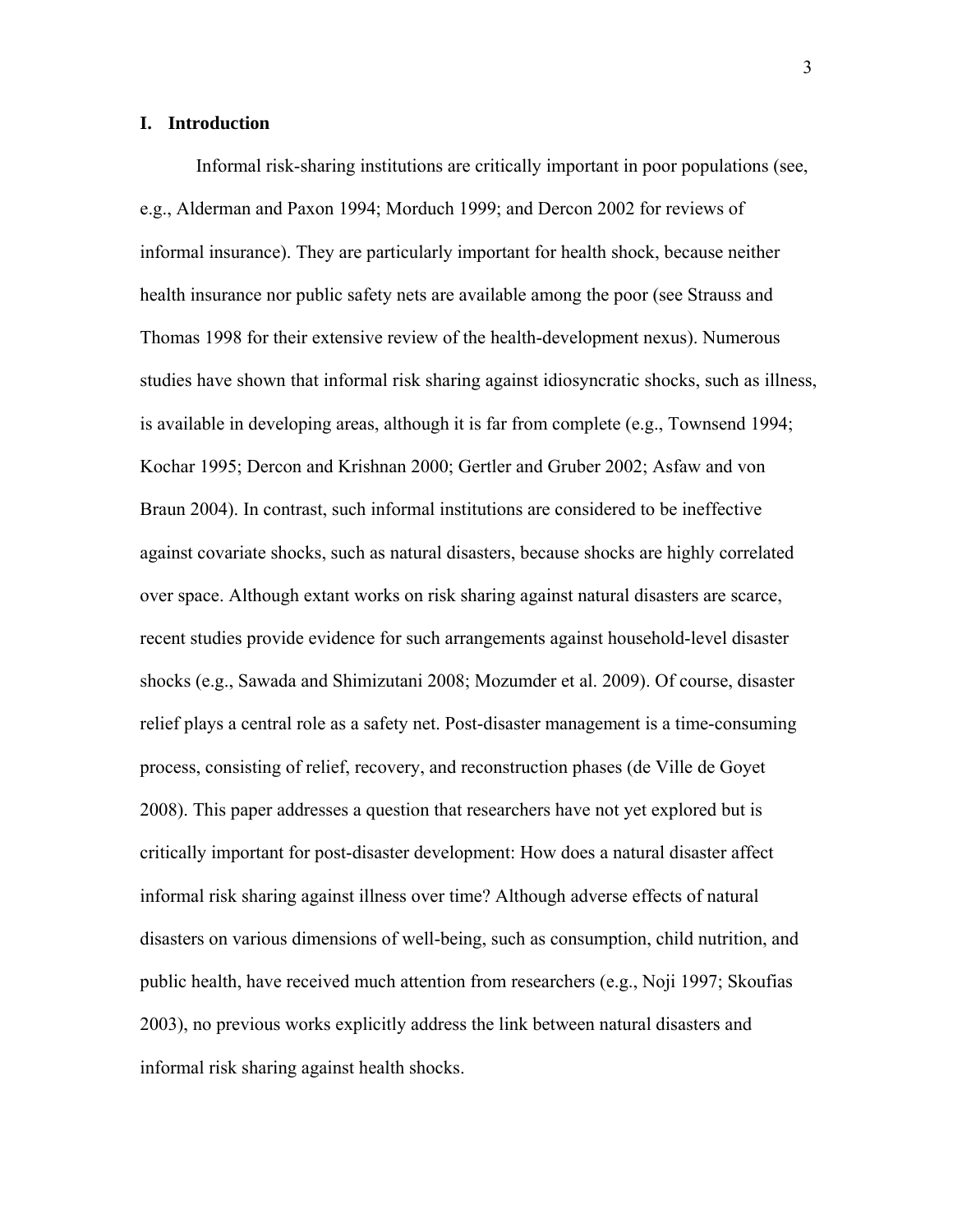I hypothesize two links. First, the degree of sharing cash and inkind (e.g., food) to smooth consumption against illness (*non-labor sharing*) depends on the amount of pooled resources that can be shared among people, i.e., the *resource effect*. In the relief phase right after the disaster, risk sharing against illness is weak or even nonexistent, simply because the covariate disaster shock greatly reduces pooled non-labor resources. As rehabilitation progresses, pooled resources and thus risk sharing make a recovery.

Second, in the risk-sharing arrangement with limited enforceability, current transfers are dependent on the past history of transfers, i.e., the *reciprocity effect* (Ligon, Thomas, and Worrall 2002). The simulation analysis of Foster and Rosenzweig (2001, p390) demonstrates that "the existence of binding imperfect commitment constraints implies that households that have made net transfers in previous periods are less likely to provide subsequent transfers, given the current state of the world, than are households that have been net recipients of transfers" (they call this the *transfer asset effect*). La Ferrara (2003) theoretically and empirical examines the reciprocity effect in credit transactions among kin members in Ghana.

Natural disasters can elicit the reciprocity effect as follows. Although a natural disaster is a region-wide covariate shock, it may contain significant idiosyncratic components at a local level; for example, a tropical cyclone may damage some, but not all dwellings within villages. Imagine a situation where there are disaster *victims* and *non-victims* within villages and in the relief phase non-victims help victims' rehabilitation by providing labor time (*labor sharing*). Note that even if the resource effect precludes non-labor sharing against the disaster damage, labor sharing can still work unless the disaster significantly lowers labor endowment among villagers (e.g.,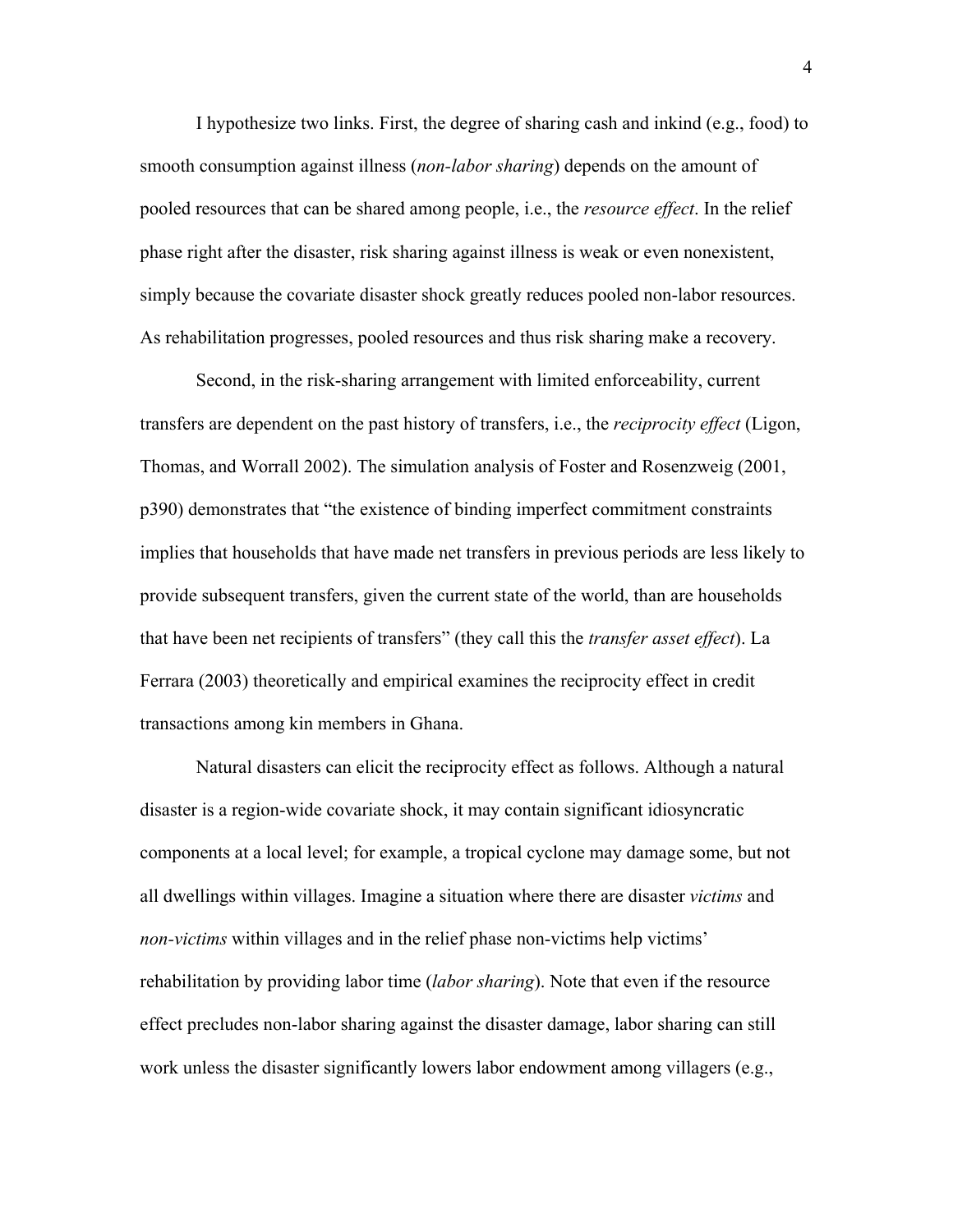<span id="page-5-0"></span>casualties, disease outbreak, out-migration). Thus, the reciprocity effect suggests that victims are less insured against illness than non-victims are.

As such, natural disasters may adversely affect informal risk sharing not only for all contemporaneously, but also for some in a persistent manner; in particular, disaster victims may suffer from a lack of private safety nets against illness over time. Then, even if disaster-induced public-health problems are not a major issue, "hidden" health problems exacerbated by the disaster – through endogenous adjustments in informal risksharing arrangements – can be considerable. Using original household panel survey data collected in rural Fiji, the paper shows that a tropical cyclone has strong resource and reciprocity effects: Sick persons are insured in the reconstruction phase, but not in the relief phase; sick non-victims are insured, but sick victims are not.

To test the reciprocity effect, the paper directly analyzes household private transfers; distinct from many extant studies of risk sharing that focus on consumption smoothing, it thus explores *how* people share risk, in the same spirit as Udry (1994) and Fafchamps and Lund (2003). Although economists have extensively studied private transfers exchanged *among* households (*across-household transfers*) (see, e.g., Cox and Fafchamps 2008 for a review), transfers exchanged *directly* with groups to which the household belongs – such as ritual gifts for kin groups, village communal work, and church donations (*household-group transfers*) – have received very limited attention.<sup>[1](#page-5-0)</sup> This is a significant lacuna in the risk-sharing literature, because household-group transfers may contain a significant risk-sharing component, such that group members

 $\overline{a}$ 

 $<sup>1</sup>$  This is especially so in developing countries; in developed countries, in contrast,</sup> transfers to community institutions in general (e.g., charitable giving) have been well studied (see, e.g., Schokkaert 2006 for review).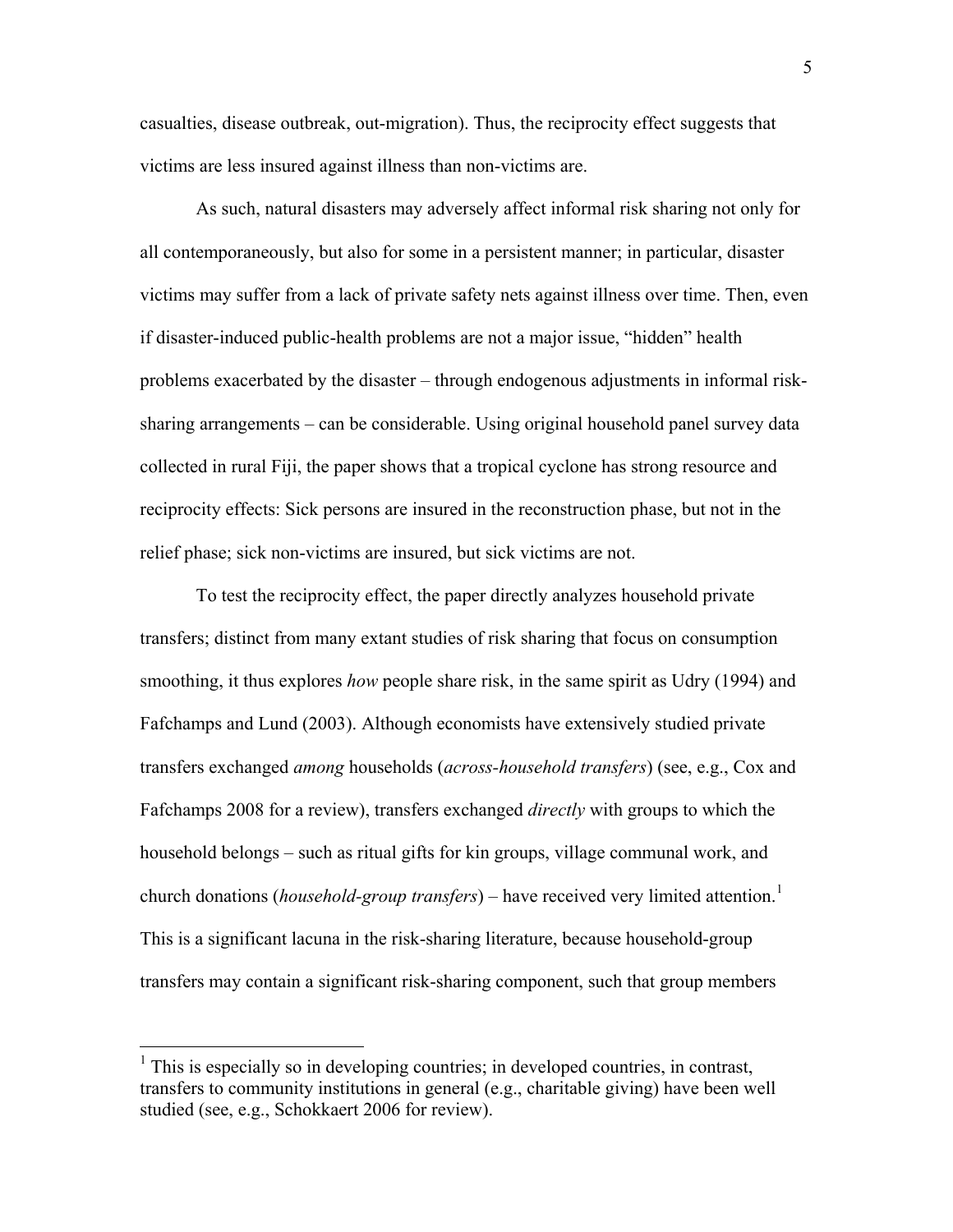with adverse shock contribute less than others do. As a unique feature, the Fijian data include comparable household information about these two forms of transfers, enabling their direct comparison. Osili, Deb, and Okten (forthcoming) conduct a similar comparison using Indonesian Family Life Surveys, though risk sharing is not their focus. The paper finds resource and reciprocity effects of the cyclone in both transfers.

Although economists often highlight the village as a risk-sharing pool because of its information and enforcement advantages (e.g., Townsend 1994; Ligon, Thomas, and Worrall 2002), recent works directly address the question of *among whom* people share risk. Some researchers focus on pre-formed groups other than village, such as kin, caste, and ethnic groups (e.g., Grimard 1997; Morduch 2005; Munshi and Rosenzweig 2009), while others study the formation of risk-sharing groups and networks (e.g., Murgai et al. 2002; Fafchamps and Lund 2003; De Weerdt and Dercon 2006). The paper examines not only which pre-formed groups serve as risk-sharing groups in household-group transfers, but also how those groups form household transfer networks and what networks serve as risk-sharing networks in across-household transfers. The findings reveal that kin and religious networks and groups are important.

The rest of the paper is organized as follows. Section II describes the study area, the cyclone, and health shock. Section III explains household private transfers. Section IV develops empirical strategies to test the resource and reciprocity effects, which is followed by the results in Section V. The last section concludes.

#### **II. Data, cyclone, and health**

#### *A. Study area and data*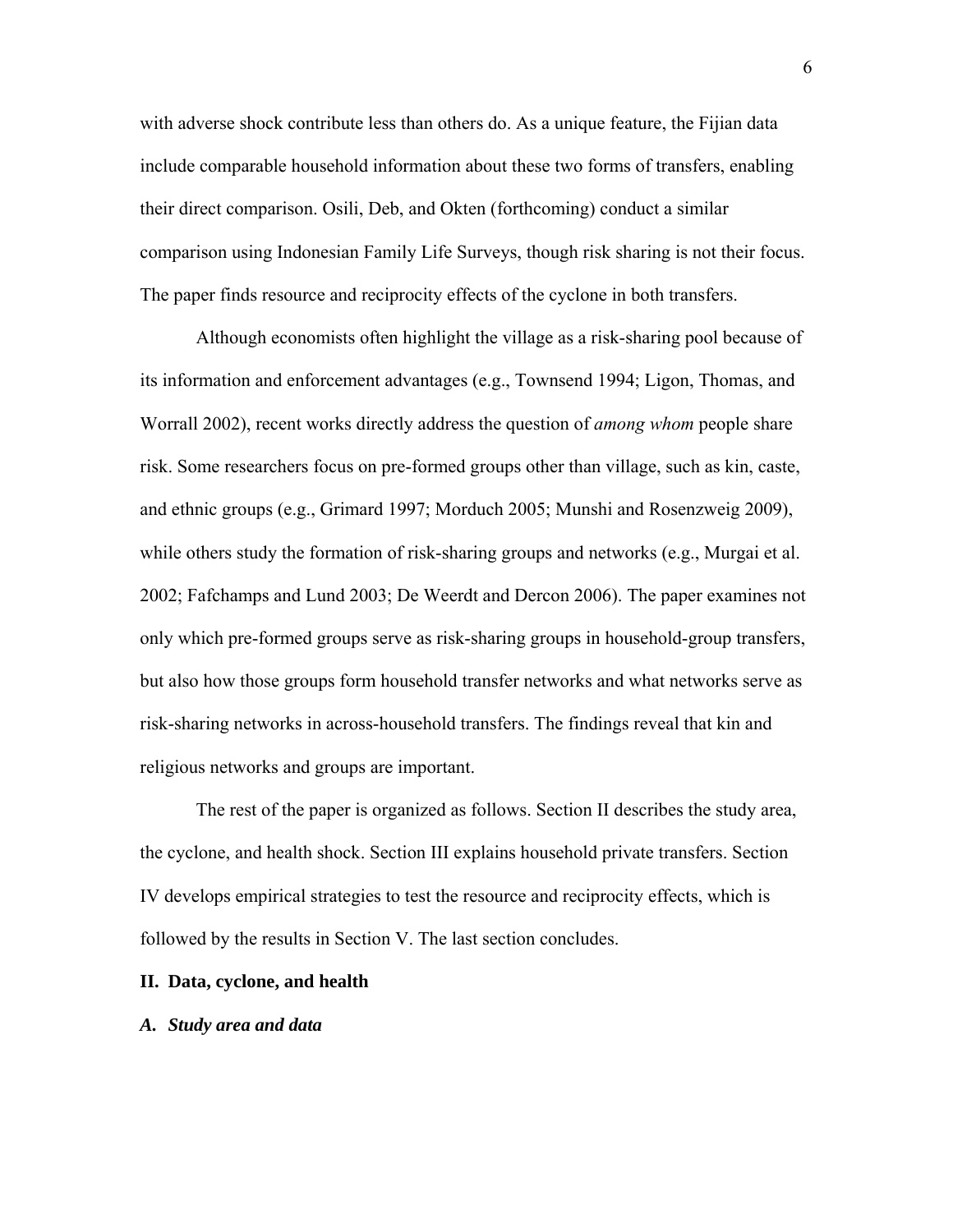<span id="page-7-0"></span>On January 13, 2003, Cyclone Ami swept over the northern and eastern regions of the Fiji Islands.<sup>[2](#page-7-0)</sup> Seven native Fijian villages on the coast in the northern region, with distinct environmental and economic conditions, were intentionally chosen for the survey.<sup>[3](#page-7-0)</sup> After being stratified for each of the selected villages by the smallest kin group unit (defined shortly), as well as by a combination of leadership status (e.g., kin leader) and major asset holdings (e.g., shops), households were randomly sampled in each stratum. Household interviews were conducted between late August and early November 2003, collecting information about demographics, assets, production, income, shocks, relief, and transfers (but not consumption). As such, like other post-disaster surveys (e.g., Morris et al. 2002), the survey collected disaster information retrospectively (I will discuss retrospective errors in Section IV). In July-September 2005, the second wave of the survey was implemented. Analyses in this paper are conducted for 226 households with complete panel data. All monetized values presented in the paper are real values, with 2003 as the base year.

## *B. Cyclone shock*

All seven sample villages experienced damage to their structures and facilities, and housing damage and crop damage are the two major damages that individual households experienced. According to respondents' subjective assessments, the cyclone

<sup>&</sup>lt;sup>2</sup> Ami was the only cyclone in the northern region from 1991 through 2005 (McKenzie, Prasad, and Kaloumaira 2005). The total damage caused by Cyclone Ami across the country is estimated at F\$104 million, of which housing damage is F\$22 million and crop damage is F\$40 million (National Disaster Management Office 2003).

<sup>&</sup>lt;sup>3</sup> Two other villages were also surveyed in 2003, but not in 2005. Four and three villages, respectively, are located on Vanua Levu and Taveuni Islands, the second- and thirdlargest islands in the country, which significantly lag behind the largest island, Viti Levu, where the state capital, two international airports, and most tourism businesses are situated. Fiji is divided almost evenly between native Fijians and Indo-Fijians. The study focuses on native Fijians.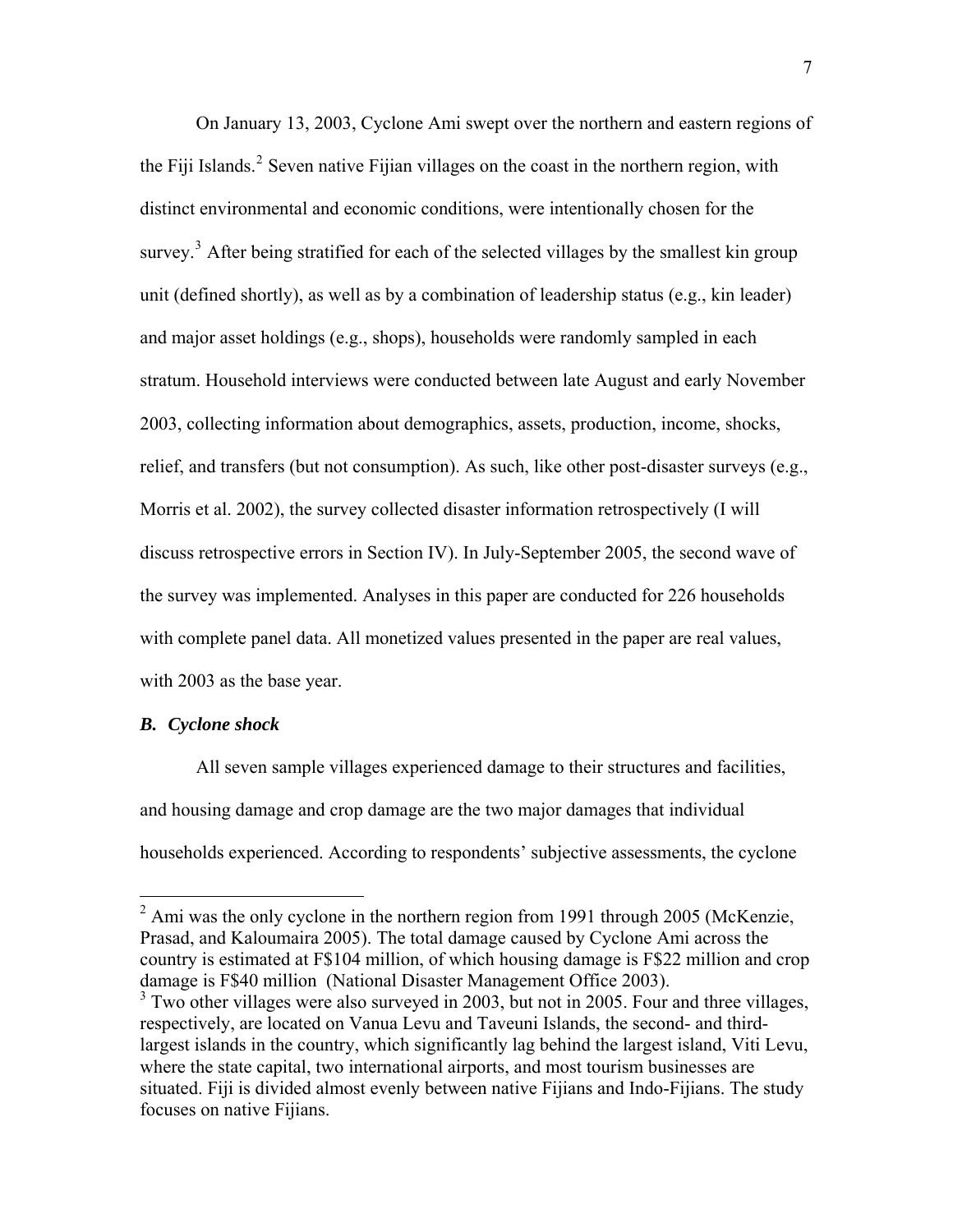<span id="page-8-0"></span>damaged 58% of residents' houses: 9% were completely destroyed and 49% were partially damaged (see Table 1). Households with and without damaged housing did not significantly differ from each other in their crop damage (discussed next), earned incomes, asset holdings, and other household characteristics at the time of interviews in 2003 (nor were they different before the cyclone, Takasaki forthcoming-b). Among households that experienced housing damage, 36% became refugees who stayed in others' residences in the same village (permanent migration was nonexistent). About two thirds of those refugees lived with households in the same kin group; that is, kin networks served as a major risk-sharing pool. Households without damaged housing also helped others' rehabilitation (I return to this below).

Almost all households engaged in cropping (and fishing), $4$  and 82% experienced crop damage. The mean value of damaged crops was F\$44 per capita  $(1 \text{ Fiji dollar} =$ US\$.60), which was 11% of the mean annual crop income at the time of interviews in 2003 (crop damage was calculated based on the quantity damaged for each major crop, as reported by respondents).<sup>[5](#page-8-0)</sup> Distinct from housing rehabilitation, households individually rehabilitated cropping by collecting harvestable damaged crops, cleaning fields, and planting seeds with no labor sharing involved. Annual total earned income in 2003 was about half of that in 2005; thus, aggregated resources that could be shared among households were limited after the cyclone.

 $\overline{a}$ 

<sup>&</sup>lt;sup>4</sup> Farming and fishing, respectively, accounted for 50% and 27% of total earned income in 2003 and 55% and 14% of total earned income in 2005. Households employ traditional farming practices, using no mechanized equipment or animal traction to produce taro, cassava, coconut, and kava plants, and engage in artisanal fishing, using lines and hooks, simple spear guns, or rudimentary nets.

<sup>&</sup>lt;sup>5</sup> Correlations of housing damage with crop damage and crop-damage value are .041 and .079, respectively, with no statistical significance.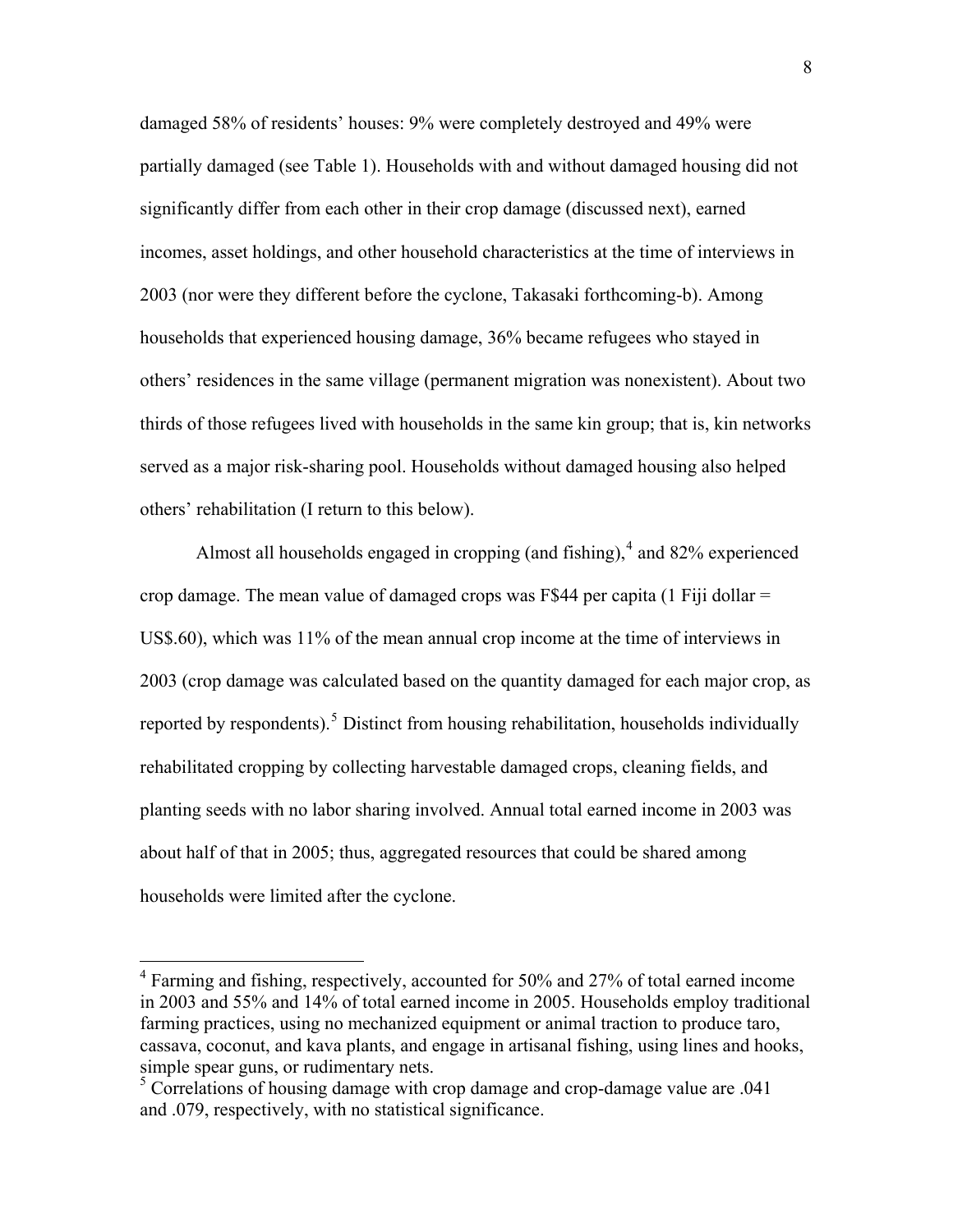<span id="page-9-0"></span>Variance of the household-level cyclone-damage measures is decomposed into year, village, and household levels by allowing for year-level or time-varying village-level means.<sup>[6](#page-9-0)</sup> Apart from the major contribution of the year-level variance to the total variance for the cyclone-damage dummies, most variance exists at the household level (57-90%). In contrast, the contribution of village-level variance to the total variance is negligible (less than 3%). This is because as the survey covers only the northern region in the small island state, variations in village-level shocks in the study area are limited. As such, although the cyclone is a region-wide covariate shock, household-level cyclone damages in 2003 are largely idiosyncratic within villages.

## *C. Relief and reconstruction*

 $\overline{a}$ 

The Red Cross, other nongovernmental organizations, and governments provisioned relief, and interviews in 2003 were conducted at the end of the relief phase. Almost all households received emergency food aid, and the mean amount per capita was F\$95, which was more than twice the mean crop damage; in contrast, only a small proportion of victims received tarpaulins that could be used as emergency shelters and for temporary dwelling repair. At the time of interviews in 2003, refugees were almost nonexistent and about two thirds of households with damaged housing had completed rehabilitation: 12% had built a new house and 52% had completed repairs. As the government provisioned most construction materials from 2004, these housing rehabilitations were accomplished through people's mutual help. By the time of interviews in 2005 in the late reconstruction phase, construction materials had been

 $6$  In practice, the year-level variance (percent of total variance) is the R-squared of a regression on a year dummy; the village-level variance is the R-squared of a regression on a full set of village-time dummies, minus the year-level variance.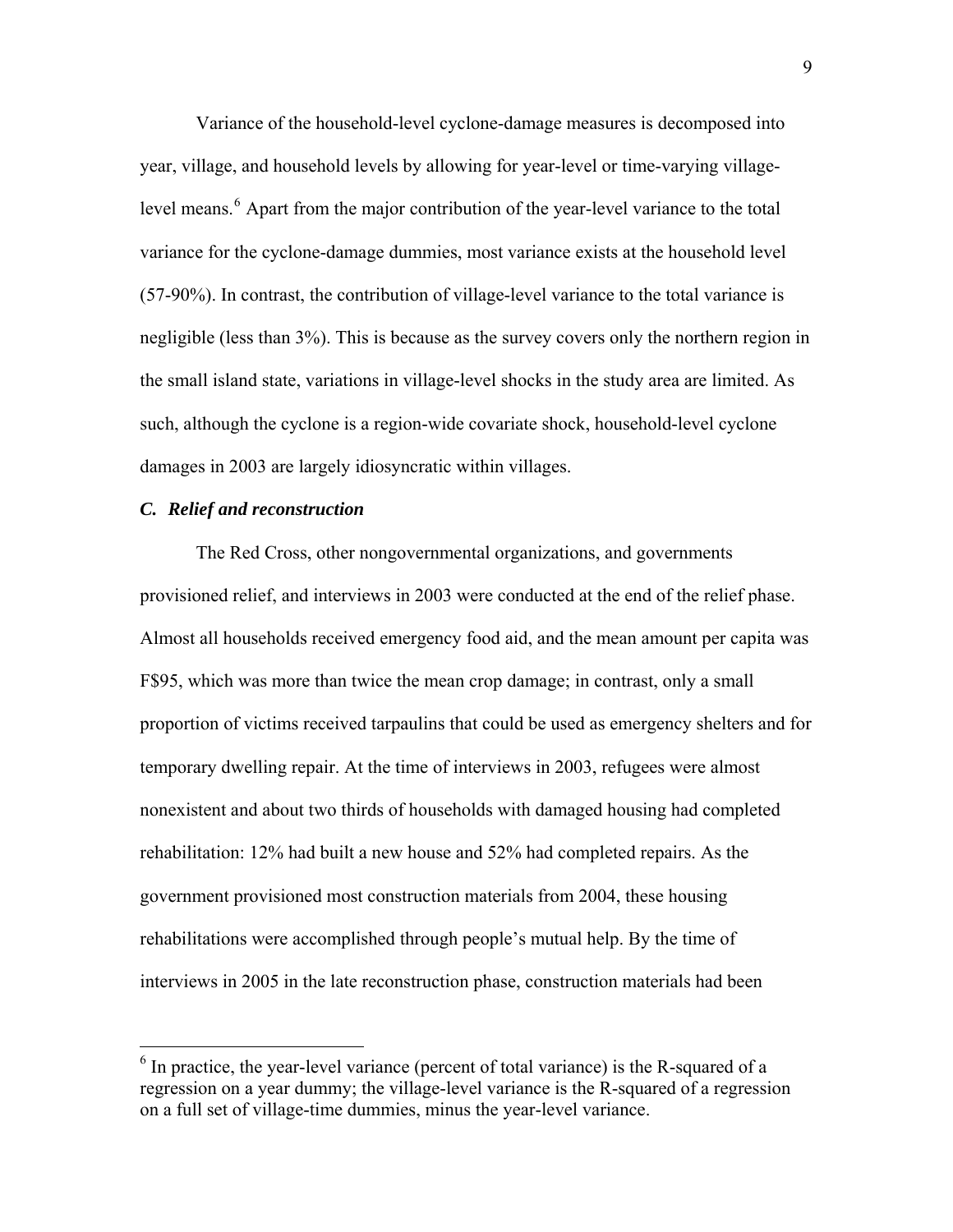<span id="page-10-0"></span>provisioned to one quarter of households in the sample. Takasaki (forthcoming-a; forthcoming-b) details and analyzes allocations of reconstruction and relief funds, respectively.

## *D. Health shock*

Respondents were asked each household member's health conditions over the past year. In both 2003 and 2005, about one third of households had one or more sick members – 72% and 84% of those had one or more sick adults, respectively – and 12% of households experienced illness in both years (Table 1). According to the variance decomposition, household-level illnesses are mostly idiosyncratic shocks within villages. Public-health problems were not a major issue after the cyclone in the sample villages – respondents reported no casualties and very limited injuries and illnesses directly caused by the cyclone. Illness, however, was more common among households with damaged housing than others in 2003 (with a .13 correlation);<sup>[7](#page-10-0)</sup> the prevalence of illness was almost the same for refugees and non-refugees. Although illness was not more pervasive in 2003 than in 2005, housing damage, not refugee status, may have caused some health problems; housing damage did not cause chronic illnesses though, because these two variables were uncorrelated for 2005.

#### **III.Household private transfers**

#### *A. Groups*

 $\overline{a}$ 

Apart from the village, kin, religious, and social groups play major roles in Fijians' life. First, each native Fijian belongs to a lineage of the *vanua*-*yavusa*-*mataqali*-

 $<sup>7</sup>$  Illness was less common among households with damaged crops than others (with a -</sup> .14 correlation); there was no significant correlation between illness and crop damage value.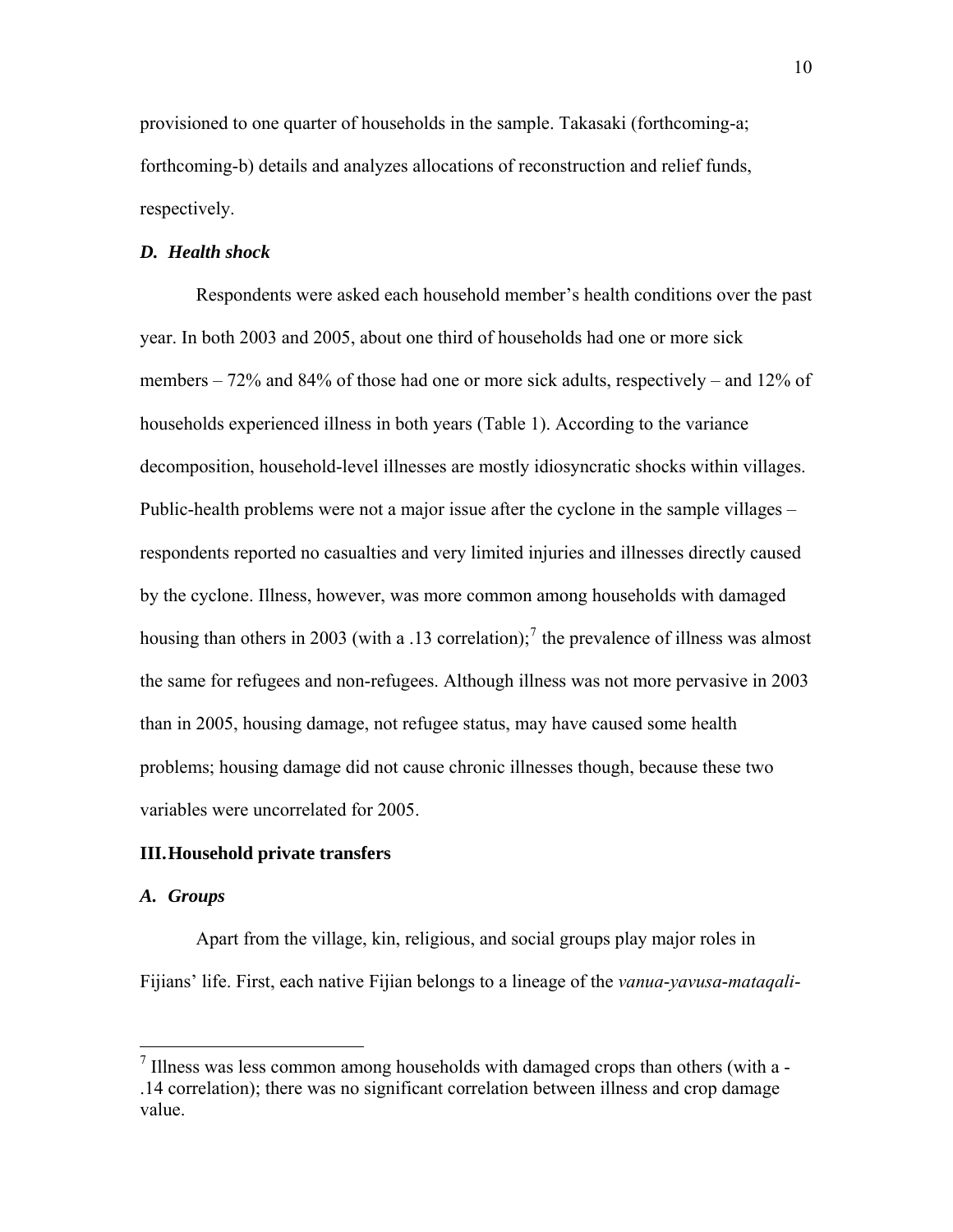<span id="page-11-0"></span>*tokatoka* hierarchy: Vanua consists of several yavusa; yavusa consists of several mataqali; and mataqali consists of several tokatoka (Ravuvu 1983). Although vanua ranges over several villages, there is just one yavusa in each of the sample villages (i.e., village formation is based on yavusa); mataqali and tokatoka are village subgroups (the sample covers 22 mataqali and 35 tokatoka). Many ritual activities, such as funerals and weddings, are organized by mataqali and yavusa.<sup>[8](#page-11-0)</sup> Second, Christianity underlies Fijian society, and church donations are quite significant, as shown below. A religious group formed for each church, which often covers more than one nearby village, is available in all villages in the sample  $-3.9$  church groups per village on average – and almost all households are members. Third, social groups consist of women's, school, and youth groups in all villages (market-oriented groups such as cooperatives are almost nonexistent). Although membership is fixed for kin and religious groups (without conversion to another religion),  $9$  participation in social groups is based on individual decisions among the eligible – determined by gender, child schooling, and age – and 86% of households belong to at least one social group. When these pre-formed groups are considered as potential risk-sharing groups, group formation is irrelevant.

#### *B. Transfer data*

 $\overline{a}$ 

 $8$  The dominant symbol of Fijian culture is kava (a beverage infused from the root of a pepper plant, *Piper methysticum*), and kava rituals frequently involve exchanges of ceremonial goods, such as food, mats, and bark cloth (Turner 1987). Land is communally owned by mataqali (about 83% of the country's total land is communal), and customary rights for coastal fishing are held by vanua or several yavusa.

<sup>&</sup>lt;sup>9</sup> Marriage across different kin groups is common. This paper focuses on the kin groups to which households currently belong; if the kin groups to which individuals used to belong prior to marriage are considered, transfer networks concentrate more on own kin groups (especially tokatoka) than what is shown below.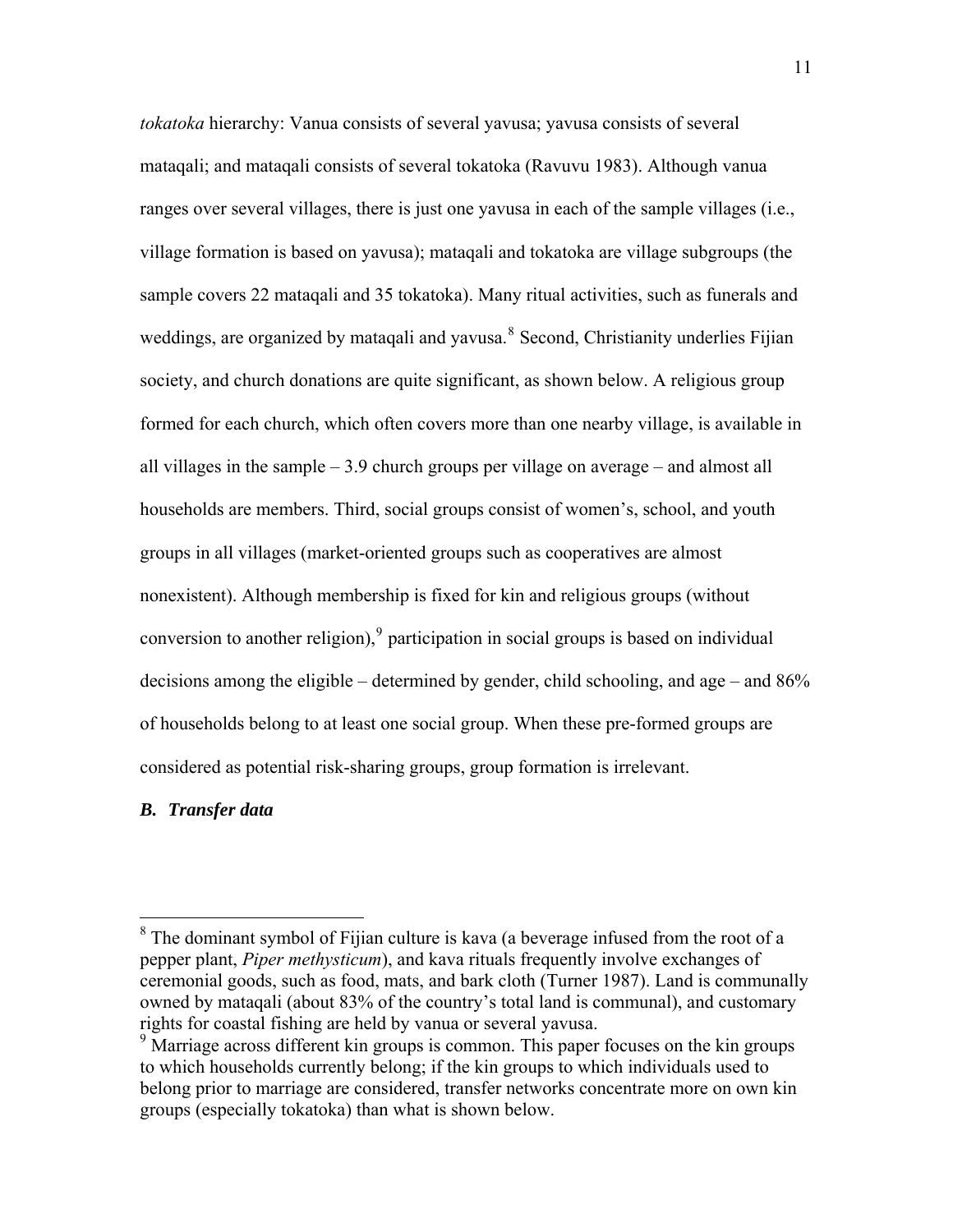<span id="page-12-0"></span>In both 2003 and 2005 surveys, respondents were asked not only about *each* major transfer received from and given to other households, but also the transfers they contributed to and received directly from *each* kin, religious, and social group to which they belonged, as well as the village, in the past year. Three caveats are noted. First, distinct from extant studies in the Pacific region (Bertram 1986), overseas remittances are almost nonexistent.<sup>[10](#page-12-0)</sup> Second, although transfer measures capture not only cash and inkind, but also labor time in 2005, labor-time transfer data in 2003 are limited to communal labor contributed to groups. Third, although the transfers that the household offers to groups include all the resources it contributes, those it receives from the group capture only partial benefits, excluding those of local public goods that the group provides, such as social activities and village upkeep. Measuring such benefits is very difficult, because they often include unobservable, non-economic benefits and can be realized over a long time horizon (Clotfelter 1992). Reflecting this imbalance, transfers given to groups are much more common and greater than those received from groups. In contrast, the across-household transfer data are balanced in coverage between receipt and giving.

Proportion of participation in and mean amounts of annual transfers received and given per capita in each year are reported in Table 2 – cash-inkind in panel A and labor time in panel B (labor time is monetized based on men's daily wage in each village, the

 $\overline{a}$ 

 $10$  In contrast, according to the household survey conducted in five major towns and nine villages in Viti Levu in 2005 by the World Bank (2006), 26% of 211 native Fijian households have overseas migrants and 34% received overseas remittances. This indicates a potentially significant difference in Fijians' transfer patterns between the main island and other islands and between urban and rural areas (cf. note 3). This issue deserves more research.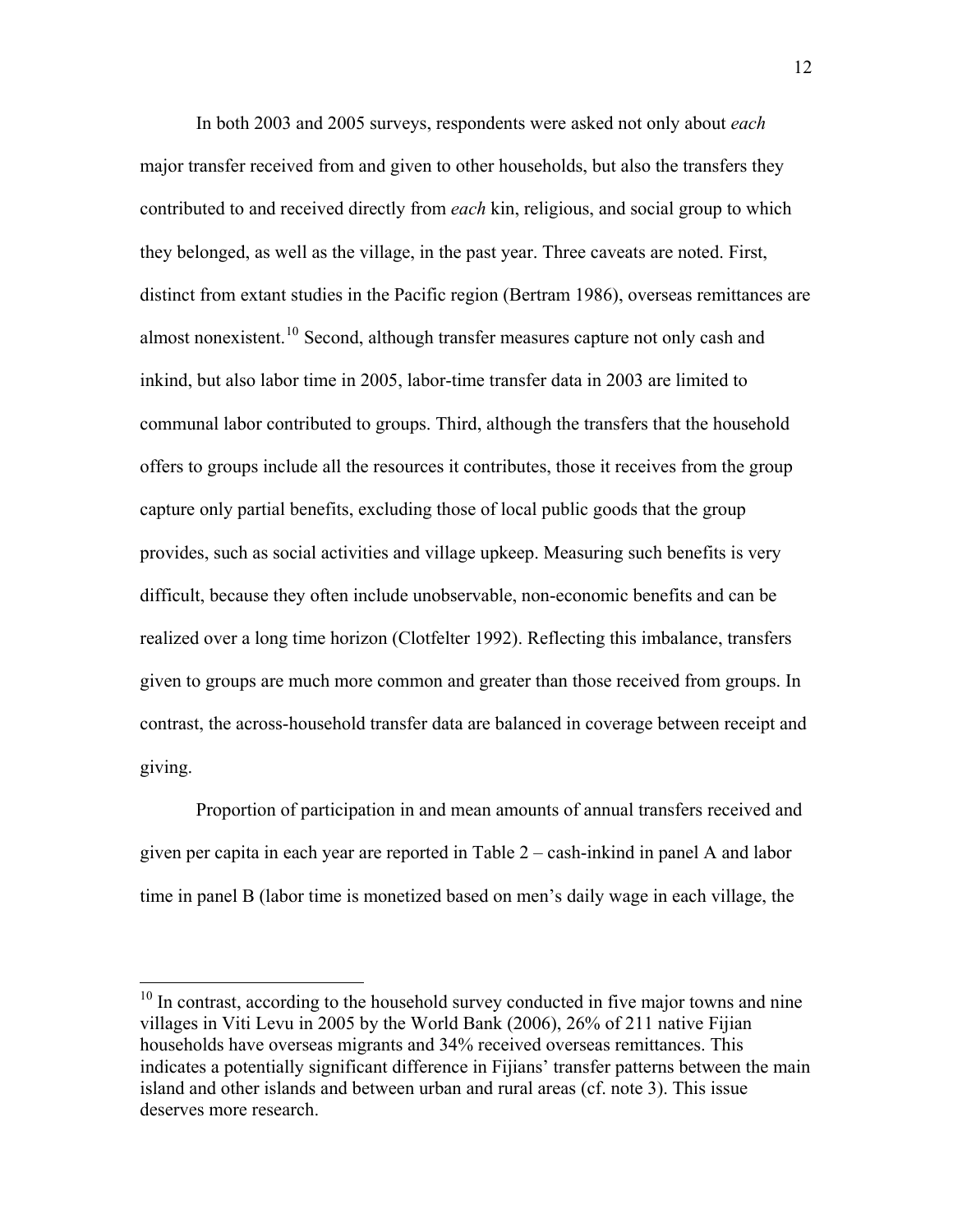<span id="page-13-0"></span>mean of which is about  $F$14$ ).<sup>[11](#page-13-0)</sup> Household-group transfers are quite significant, especially in 2005: Gross cash-inkind and labor-time transfers contributed to groups are 2.8 and 7.4 times, respectively, those given to other households.

## *C. Relief vs. reconstruction phases*

 $\overline{a}$ 

A comparison of the relief period 2003 with the reconstruction period 2005 reveals a sharp contrast between cash-inkind and labor-time transfers. On the one hand, non-labor resources that could be shared among households were limited: Cash-inkind transfers received from other households and given to groups in 2003 were much less common and smaller than those in 2005 (cash-inkind transfers given to other households were similar over time, mainly because of large transfers made for funerals in 2003). On the other hand, group members contributed significant labor time to rehabilitate group facilities, such as village facilities (e.g., community halls), churches, and schools (i.e., labor sharing against group-level covariate shock): Labor-time transfers given to the village and religious and social groups in 2003 were more common and much greater than those in 2005; the converse holds true for kin groups, as no kin groups owned or managed group facilities, and ritual transfers to them increased in  $2005$ <sup>[12](#page-13-0)</sup> Although the cyclone significantly reduced pooled, non-labor resources, labor-time endowment was largely intact, because of no cyclone-induced casualties and permanent migration and limited cyclone-induced diseases. Along with the patterns of housing rehabilitations

 $11$  Informal loans were much smaller than gifts, and when informal loans are added to private transfers, results are almost the same as what are presented here.

 $12$  Kin-group transfers include those made with yavusa, mataqali, and tokatoka, because comparable data for vanua are lacking for 2003 (transfers with vanua were minor in 2005).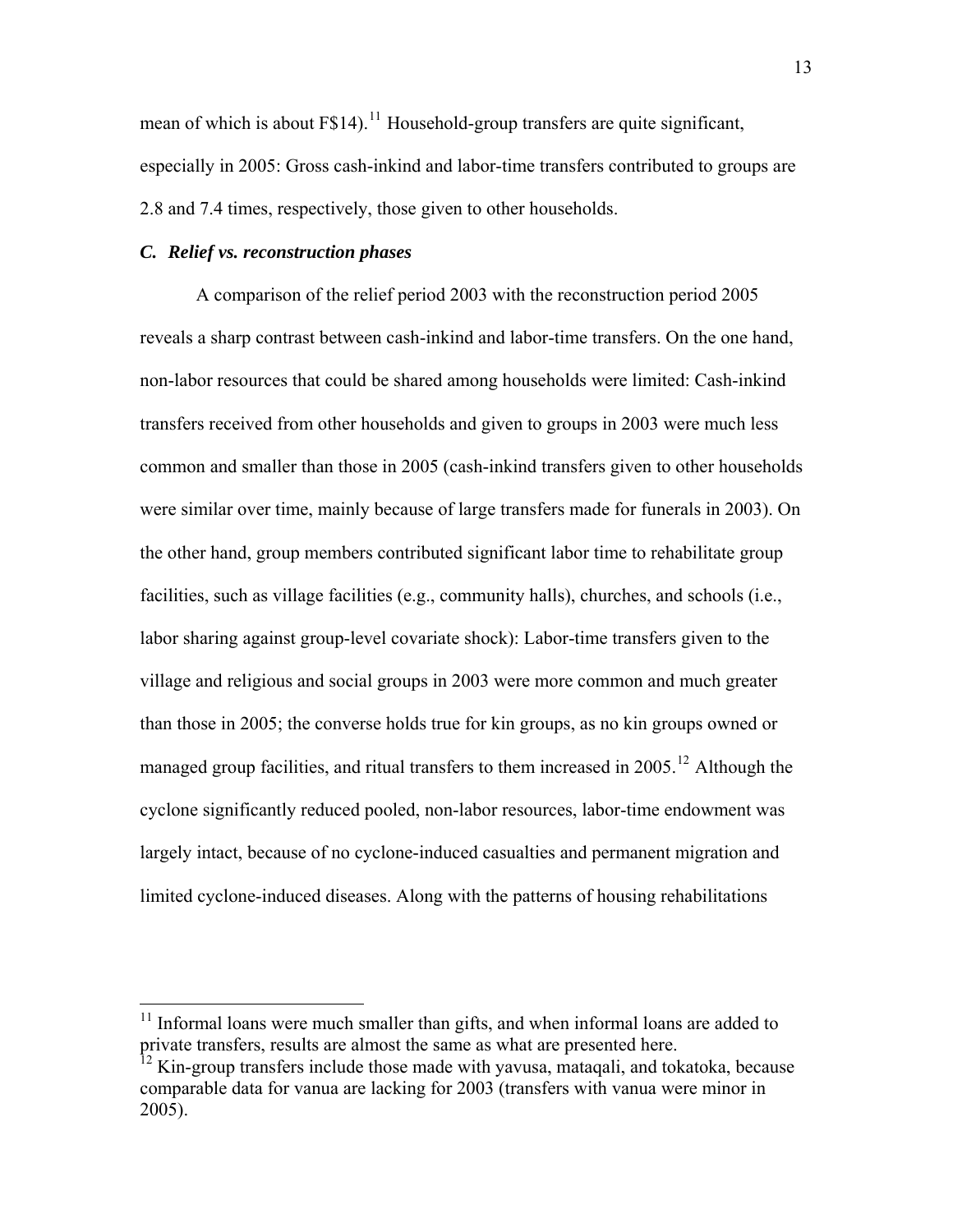discussed above, this suggests that across-household, labor-time transfers in 2003 were also more common and greater than those in 2005.

#### *D. Transfer networks*

Respondents were also asked about the characteristics of each household with which transfers were made. Major transfer networks are in-village, kin, and religious ones (Fafchamps and Gubert 2007 obtain similar findings in the Philippines): Cashinkind transfers received from other households in the village, in the same tokatoka, and in the same religious group are more common and much greater than those out of the village, in other tokatoka, and in other church groups, respectively, in both 2003 and 2005 (disaggregated data by religion are lacking in 2003); this is also mostly true for labor-time transfers in 2005. Although transfer networks are endogenously formed by individual households, their network formation is directly related to kin and religious groups they cannot choose.

#### **IV.Econometric specification**

#### *A. Base model*

I start by estimating the across-household transfer equation using the following standard, fixed-effects specification:

$$
y_{it} = \alpha h_{it} + \sum_{k} \eta_k X_{itk} + V_t + u_i + e_{it}, \qquad (1)
$$

where  $y_{it}$  is household *i*'s net transfer received from other households in time *t*;  $h_{it}$  is a dummy for illness among any household members; *Xitk* is a series of household-level factors that affect transfer decisions;  $V_t$  is time-varying village dummies, which capture village-level covariate shock;  $u_i$  is household heterogeneity; and  $e_{it}$  is a time-variant error term that is individually and independently distributed. This base specification is the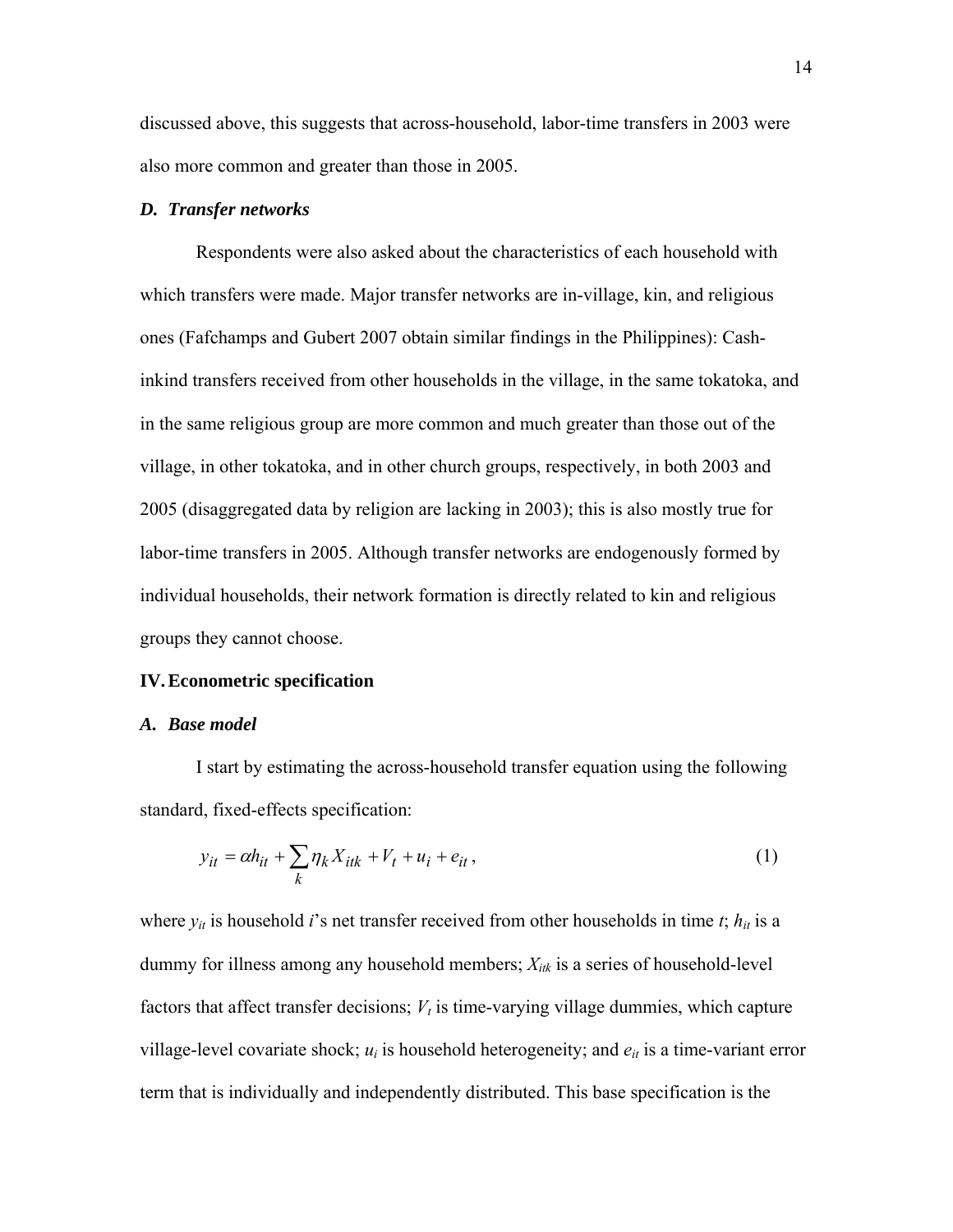<span id="page-15-0"></span>same as equation (1) in Gertler and Gruber (2002), although their focus is not on private transfers. Fafchamps and Lund (2003) derive equation (1) from a full risk-sharing model (Cochrane 1991; Mace 1991; Townsend 1994). The fixed-effects estimator controls for all household and village fixed effects. If private transfers are ex-post, risk-sharing arrangements among villagers with given pooled resources in the village, households with illness receive more transfers, i.e.,  $\alpha > 0$ .

## *B. Resource and reciprocity effects*

 $\overline{a}$ 

Theoretically, under imperfect labor and housing-market conditions, people seek to smooth utility determined by consumption, leisure, and housing quality (a decrease in housing quality because of the disaster is a preference shock), and risk sharing consists of non-labor sharing to smooth consumption against illness (income shock) and labor sharing for housing rehabilitation. I extend equation (1) in the following four steps.

First, I add household-level disaster damage, in particular, housing damage (dummy),  $d_{it}$ , as a control.<sup>[13](#page-15-0)</sup> The panel data consist of relief period 1 and reconstruction period 2, and  $d_{i2} = 0$  for all *i* (no disaster in period 2). In period 1, households are either disaster victims or non-victims, and in the labor sharing against housing damage, victims receive labor-time transfers from non-victims, i.e.,  $\beta_l$  > 0, where  $\beta_l$  is a coefficient of  $d_{il}$ . Second, I allow heterogeneous responses of private transfers to illness over time, by replacing *α* with *αt*. The resource effect suggests that non-labor sharing against illness better works in period 2 than in period 1; it is ineffective in period 1 if pooled resources are sufficiently low, i.e.,  $0 \le \alpha_1 < \alpha_2$ . Third, I make transfer responses to shocks in period 1 – cash-inkind transfers to illness and labor-time transfers to disaster damage –

 $<sup>13</sup>$  If illness is correlated with housing damage (as found above), omitting the latter causes</sup> bias in the estimated *α*.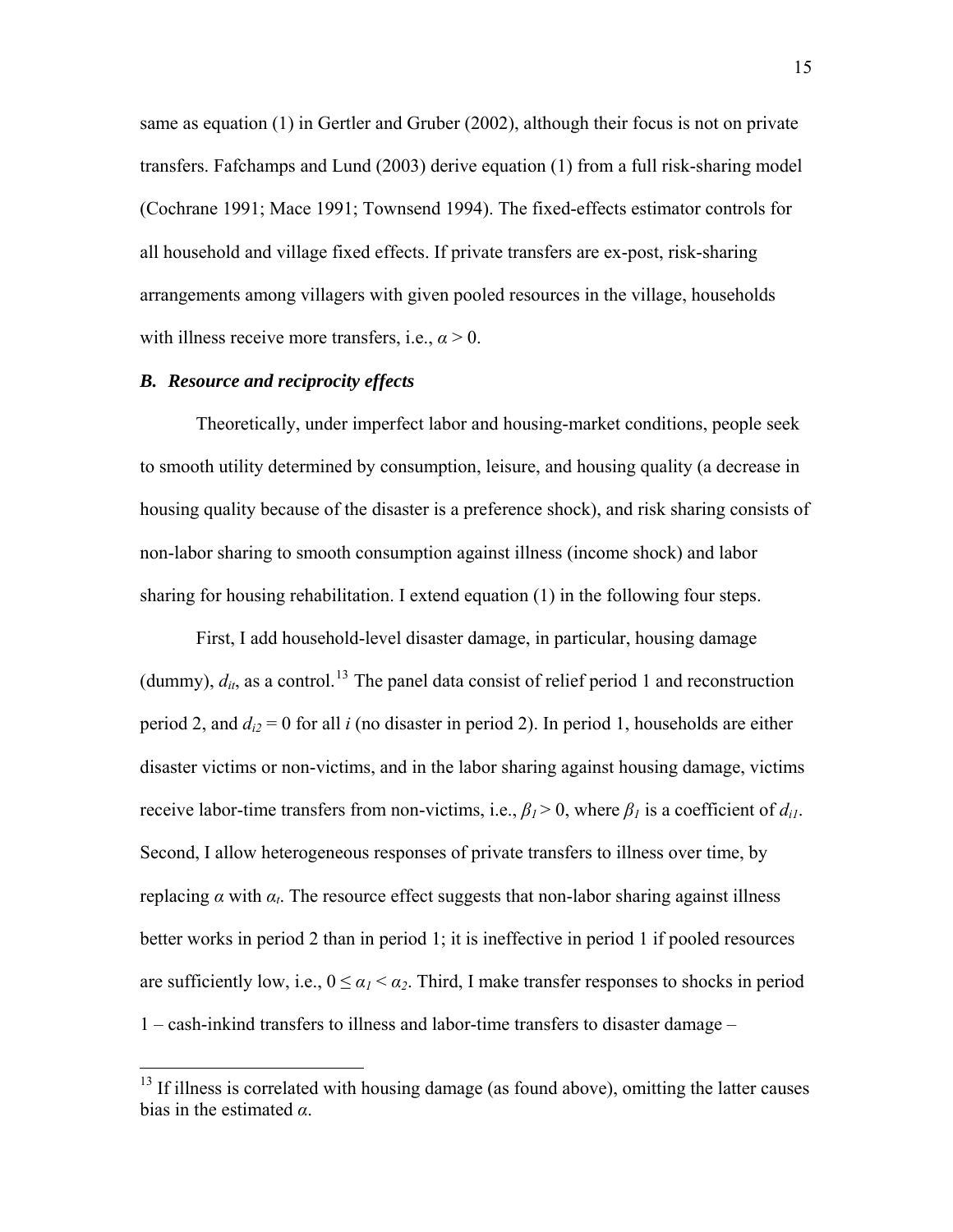heterogeneous by adding an interaction term,  $h_{i1}d_{i1}$ . This captures the contemporaneous link of household-level disaster damage with risk sharing against illness.

Last, to capture the reciprocity effect, I allow transfer responses to illness in period 2 to vary, depending on the disaster damage experienced in period 1, by adding an interaction term,  $h_{i2}d_{i1}$ . The final model is

$$
y_{it} = \alpha_t h_{it} + \beta_1 d_{i1} + \gamma_1 h_{i1} d_{i1} + \gamma_2 h_{i2} d_{i1} + \sum_k \eta_k X_{itk} + V_t + u_i + e_{it}.
$$
 (2)

This reduced-form specification does not identify how the history of transfers affects the current transfer; a lack of labor-time transfer information in period 1 in the Fijian data precludes a structural-form specification – using  $y_{i1}$  as a determinant of  $y_{i2}$  with cyclone damage  $d_{il}$  as an excluded instrument. Equation (2) assumes that risk sharing against illness in period 2 depends on the outcome of risk sharing against disaster damage, not illness, in period 1; that is, it captures the potential reciprocity effect of disaster damage only. Since researchers cannot observe the complete history of transfers, this empirical strategy is practically attractive if they know what particular shocks can cause the reciprocity effect. An advantage of this reduced-form specification is that the history of risk sharing is inclusive, capturing all forms of mutual help among households, including those that are not measured by standard transfer data, such as co-residence for refugees.

The reciprocity effect suggests that risk sharing against illness in period 2 works better among non-victims than victims, i.e., *γ2 < 0*; the marginal effects of illness in period *t* are  $\alpha_t$  for non-victims and  $\alpha_t + \gamma_t$  for victims, and in an extreme case, risk sharing against illness is still ineffective among victims in period 2, i.e.,  $\gamma_2 = -\alpha_2$ . I also estimate equation (2) for the non-victim (*N*) sample and the victim (*V*) sample separately  $(d_{i,j})$ , *h*<sub>i1</sub> $d_{i1}$ , and  $h_{i2}d_{i1}$  vanish); the reciprocity effect suggests that  $0 \le \alpha_2^{\nu} < \alpha_2^{\nu}$ .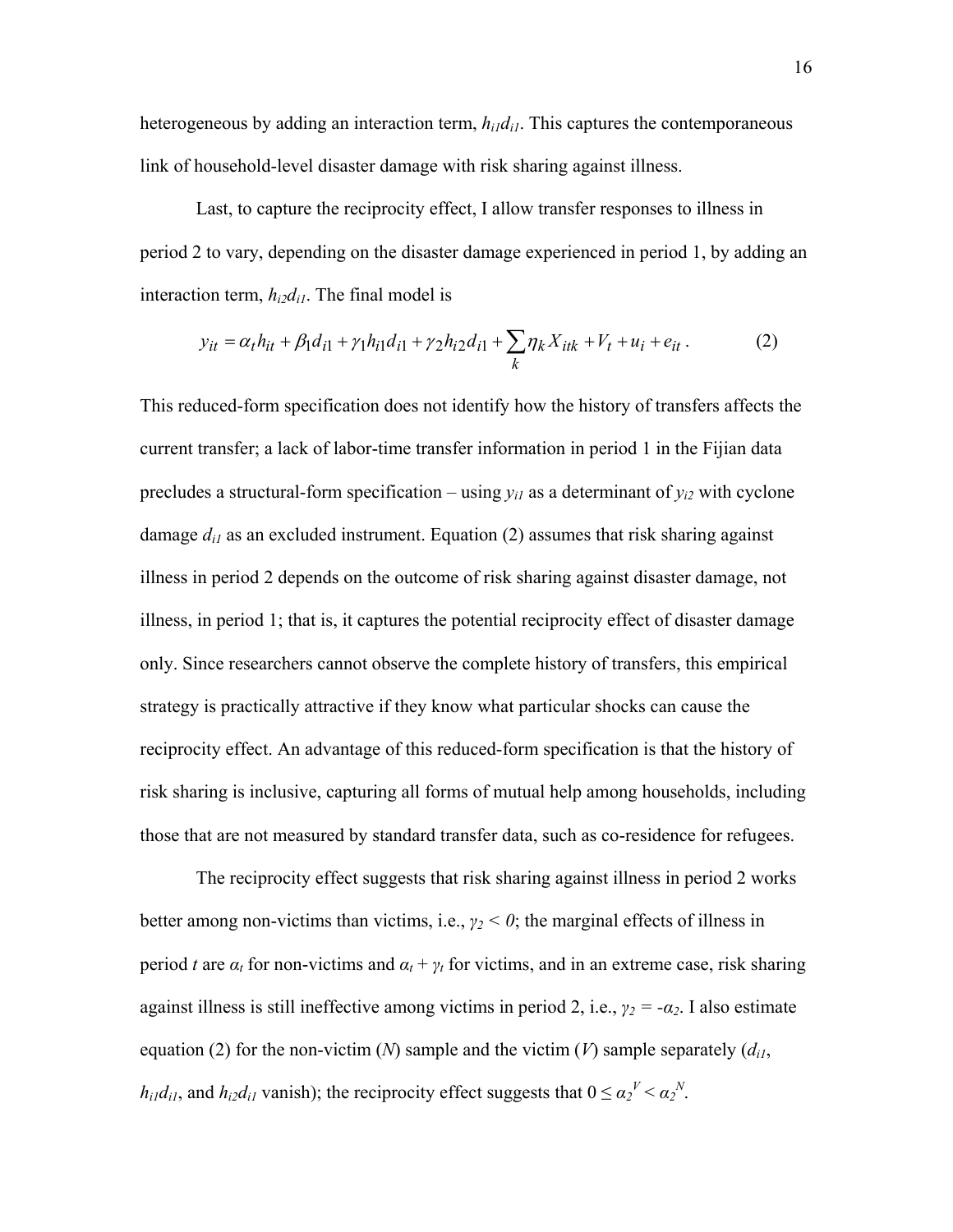## *C. Cash-inkind vs. labor-time transfers*

Ideally, I would conduct complete tests of my conjectures by estimating equation (2) for cash-kind and labor-time transfers separately, but this is infeasible with the lack of a complete panel of labor-time transfers in Fiji. All I can do is test the resource and reciprocity effects on non-labor sharing against illness; I cannot test whether labor time is shared against disaster damage in period 1. I compare housing damage and crop damage (another income shock) as a source of the potential reciprocity effect ( $\beta$ <sub>*l*</sub> and  $\gamma$ <sub>*t*</sub> are vectors). I conjecture that the reciprocity effect of housing damage is stronger than that of crop damage. This is because labor-sharing against housing damage is stronger than that against crop damage (the latter was actually nonexistent). Put differently, if the strong reciprocity effect of housing damage is found despite the absence of non-labor sharing against housing damage, this gives indirect evidence for strong labor sharing against housing damage in period 1, as I conjecture.

## *D. Household-group transfers*

I analyze household-group transfers in a way comparable to the analysis of across-household transfers. If household-group transfers in period 2 – mainly for local public-goods provisions – are risk-sharing arrangements against illness among group members, those with illness contribute less to groups than others do. If groups are the same as villages, group-level covariate shocks, as well as all time-variant, group-level factors, are captured by village-time dummies, and equation (2) can be directly used to test the resource/reciprocity effects on household-group transfers. In addition to net transfers received from groups, I also estimate gross transfers contributed to groups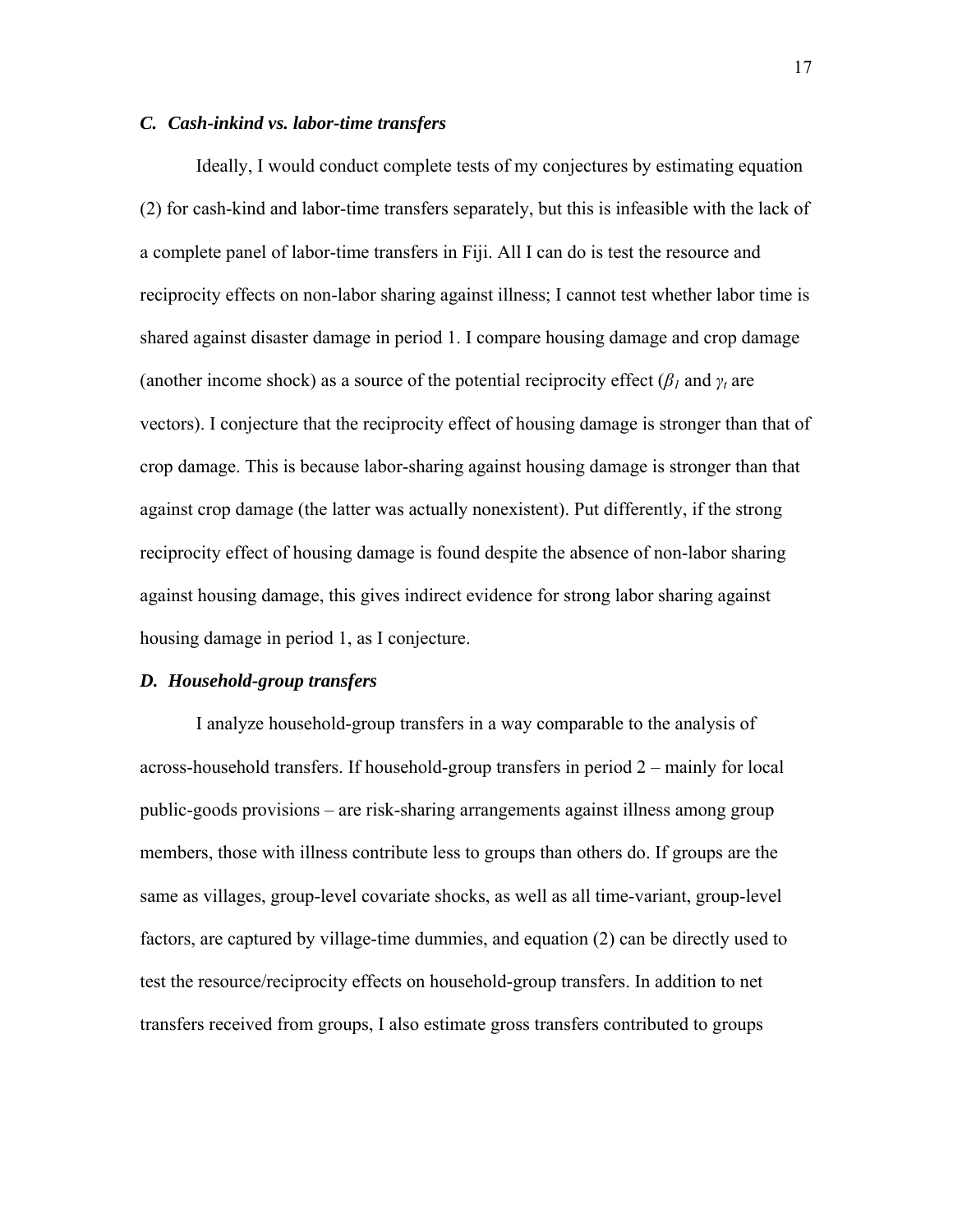separately, because decisions about transfers received from and given to groups are made by different agents and what these two cover is unbalanced in the transfer data.

The reciprocity effect on household-group cash-inkind transfers can occur in two ways. First, household-group labor-time transfers in period 1 – mainly for group-level rehabilitation – may also serve as risk-sharing arrangements against household-level disaster damage. This reciprocity *within groups* can be tested by estimating equation (2) for gross labor-time transfers given to groups. Second, across-household labor-time transfers in period 1 – for housing rehabilitation – may affect non-labor sharing among group members in period 2. This type of reciprocity is likely if household risk-sharing networks significantly overlap pre-formed groups. In Fiji, because major transfer networks consist of kin and religious affiliations, that the reciprocity effect exists mainly in kin and religious networks *and* groups provides evidence for this reciprocity *between networks and groups*, which suggests that the formation of not only transfer networks in general, but also risk-sharing networks are directly related to pre-formed groups.

## *E. Covariates*

Household-level disaster damage  $d_{it}$  is captured by a dummy for housing damage, the value of crop damage per capita, and their interaction. Household crop damage is endogenous, because unobservable household and village characteristics, such as land quality, farming skills, and market and environmental conditions, which affect household pre-cyclone cropping decisions and thus crop damage, can be correlated with its transfer decisions. Most of these unobservable factors are fixed effects, which can be controlled for by the fixed-effects estimator. Housing quality, such as construction materials and micro location within villages, which might influence housing damage, may be correlated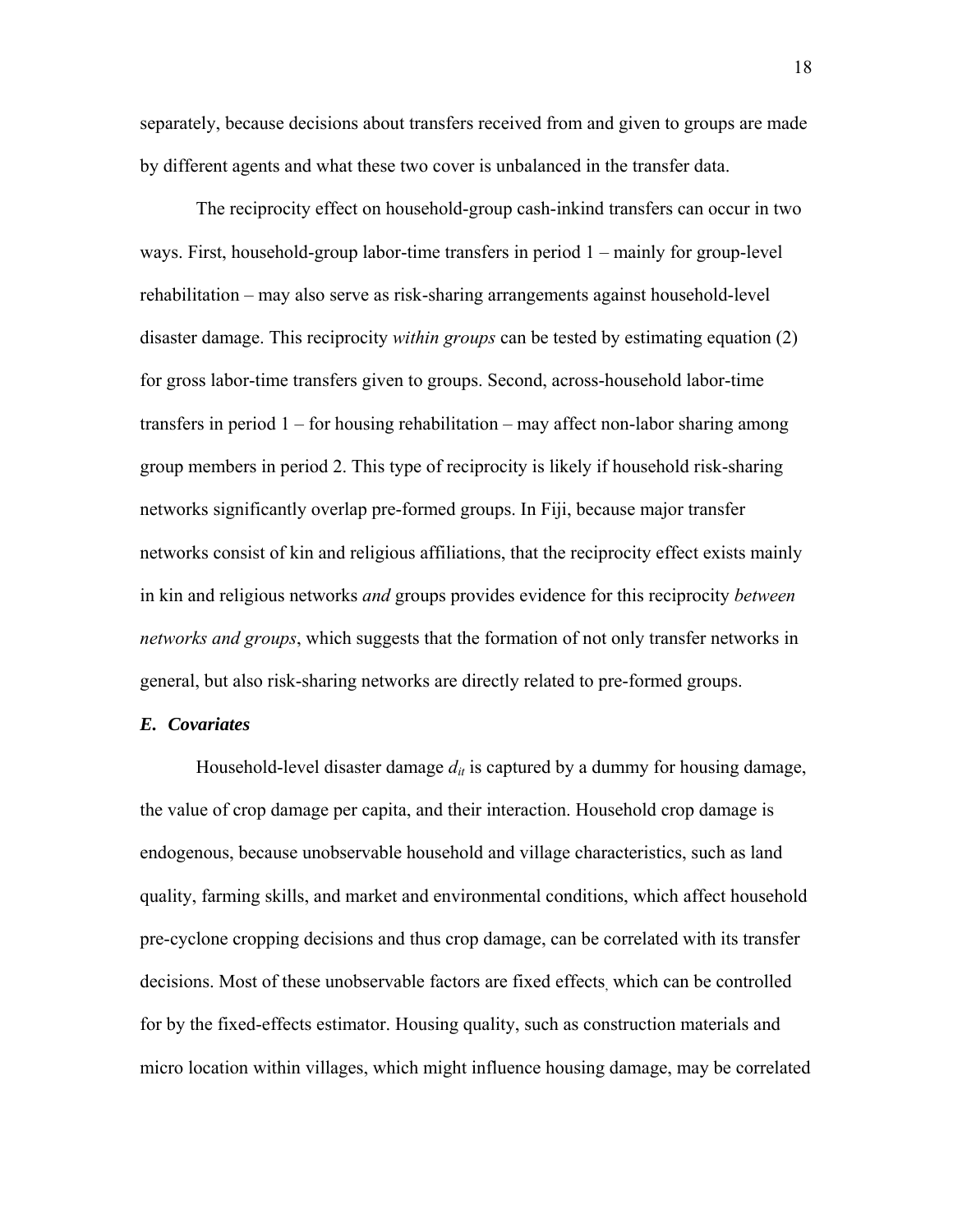<span id="page-19-0"></span>with household transfers; such pre-cyclone housing quality is also a fixed effect. Timevariant household characteristics  $X_{ik}$  are captured by household size.<sup>[14](#page-19-0)</sup> Village-time dummies capture all village-level factors: time-variant market and environmental conditions, village-level shocks to housing and crops (which are shown above to be small), damage to village structures and facilities, and relief and construction materials received by the village.<sup>[15](#page-19-0)</sup> For disaggregated transfers, alternative specifications are employed to better capture network- and group-level covariate shocks, as detailed in the next section. A time dummy controls for region-level covariate shocks, seasonality, and other common events or trends.

#### *F. Measurement errors*

 $\overline{a}$ 

Although errors in the measurement of housing damage are minimal, because relief officers used the same categories for their damage assessments (the damage status of each house was common knowledge among villagers), errors in the value of crop damage could be considerable and systematic. I repeated the analyses using the cropdamage dummy, the errors of which should be minimal, finding qualitatively the same results; dropping the crop-damage variable (and its interaction terms) does not significantly alter the remaining results, either. Although the subjective health measure, which is commonly used in household surveys, can contain significant measurement errors because of heterogeneous definitions of illness among respondents and their

 $14$  As an alternative specification, I use land and fishing capital holdings as additional controls, finding results very similar to those presented below. Though these productive assets could be endogenous if they are adjusted to shocks (Rosenzweig and Wolpin 1993), the results suggest that this is unlikely to be the case.

<sup>&</sup>lt;sup>15</sup> Relief and construction materials received by individual households are not included as explanatory variables, because they are endogenously determined as part of private risk sharing within villages (Dercon and Krishnan 2005; Takasaki forthcoming-a, b).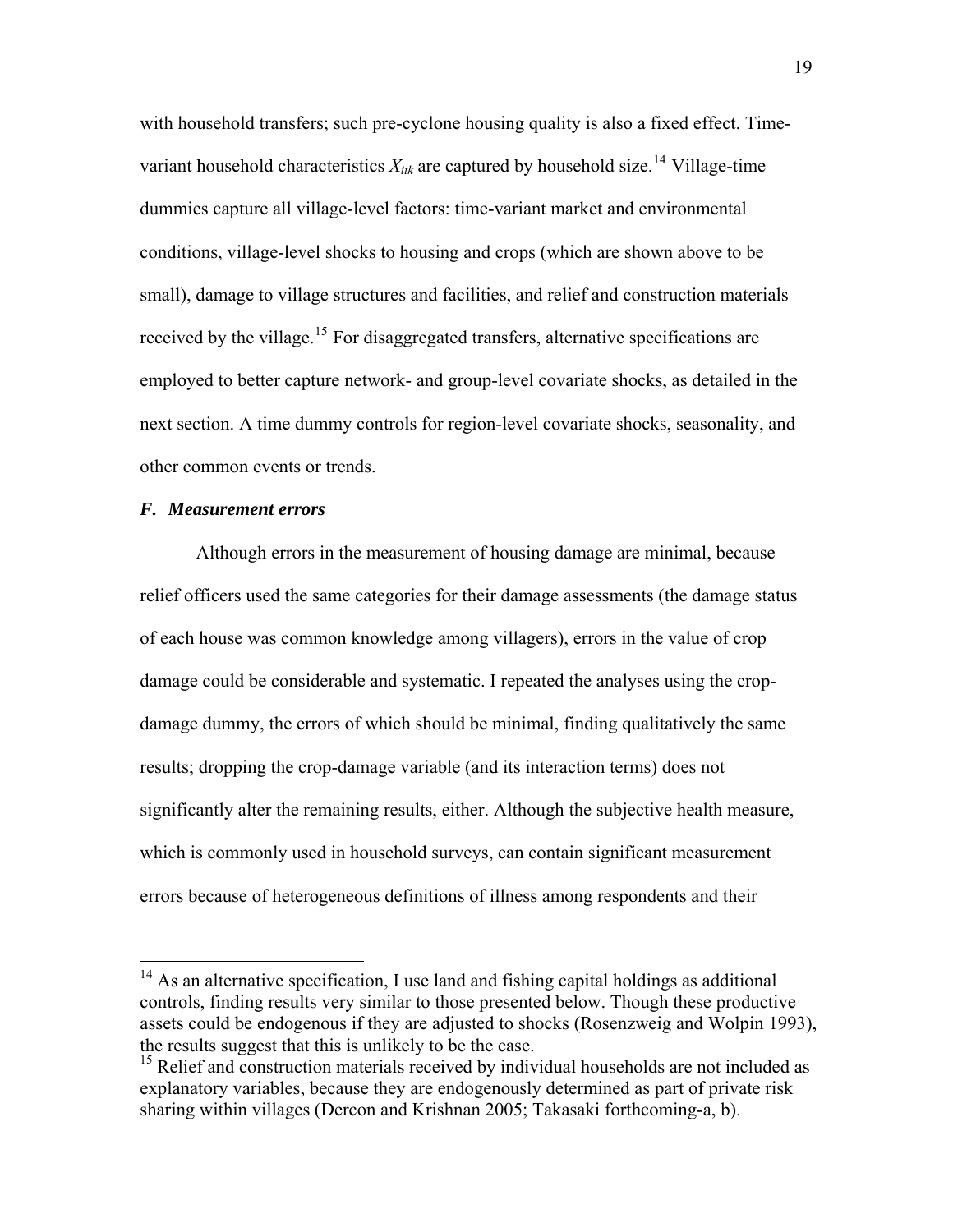systematic misreporting (Strauss and Thomas 1998), the fixed-effects estimator helps reduce these problems.

The correlation of recall errors in private transfers with household-level shocks can cause bias. Specifically, a positive (negative) correlation – households with larger shocks tend to report higher (lower) net private transfers received than actual transfers – causes upward (downward) bias. If such a potential correlation with illness does not change significantly over time, it is controlled for by the fixed-effects estimator, and the estimated positive *α2* (resource effect) should be robust. This correlation still matters for disaster damage that occurred only in period 1. Unless the correlation is negative and large in magnitude, estimated negative *γ2* (reciprocity effect) should be qualitatively robust; its robustness is further buttressed by consistent results of the subsample analysis.

## **V. Estimation results**

#### *A. Aggregated transfers*

The fixed-effects estimates of determinants of annual net cash-inkind transfers received per capita from other households and groups are shown in Table 3 (village-time dummies are used as controls and robust standard errors are reported). When cyclone damage is ignored (equation 1), transfers positively respond to illness, but the result is not statistically significant (column 1). When cyclone-damage variables are added, the estimated coefficient for illness does not change and no cyclone-damage variables yield significant results (column 2); that is, non-labor sharing was ineffective against housing and crop damage. The resource effect strongly holds: Although transfers were insensitive to illness in 2003, they significantly responded to illness in 2005 (the estimated marginal effect is F\$100, or equivalently about two thirds of the mean gross transfers received)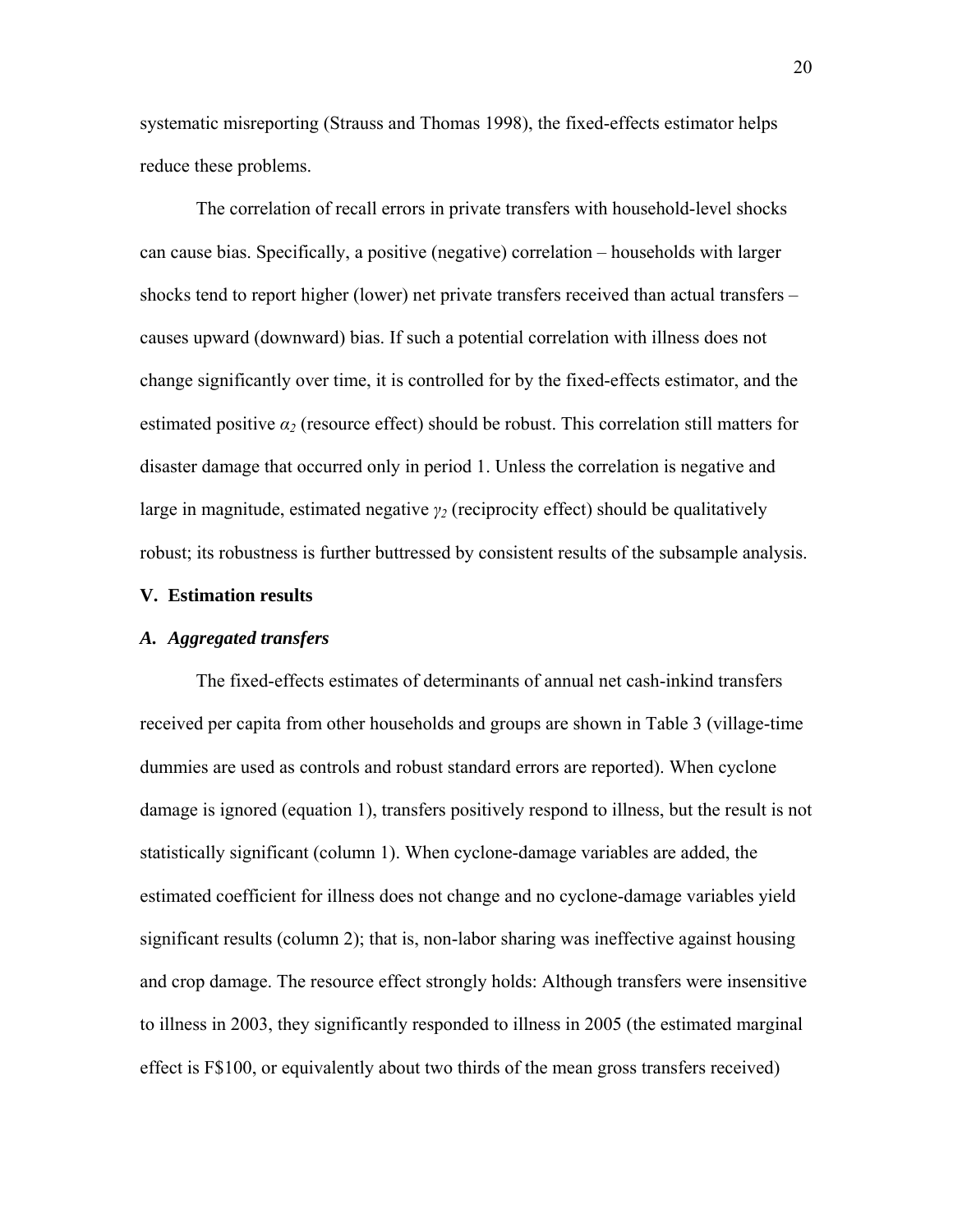<span id="page-21-0"></span>(column 3). None of the interaction terms of illness in 2003 with cyclone damage yielded significant impacts (column 4); that is, household-level cyclone damage does not contemporaneously affect risk sharing against illness. The reciprocity effect of housing damage is strong: In 2005, transfers responded to illness among households without damaged housing (about F\$250 marginal effect), but not among others (the joint significance test for  $\alpha_2 + \gamma_2 = 0$  is insignificant); other interaction terms with crop damage are insignificant (column 5). This finding is consistent with my working hypothesis that housing damage distinguished between recipients and donors in labor sharing in period 1.

In the remaining disaggregated analyses, I use the interaction term of illness in 2005 with the housing-damage dummy only (*γ2* is a scalar) to increase the degrees of freedom. Results of the estimated coefficients for illness in 2005 (*α2*) and its interaction with housing damage  $(\gamma_2)$  in the whole sample and for illness in 2005 among households without damaged housing  $(\alpha_2^N)$  and among those with damaged housing  $(\alpha_2^V)$  are reported in Table 4. Potential selection bias in this subsample analysis is unlikely to be a major concern, because early descriptive findings suggest that housing damage is considered largely exogenous. Results for the aggregated transfers are almost the same as those in column (5) of Table 3, and the subsample analysis confirms that disaster nonvictims are insured against illness, but victims are not (panel A1 of Table 4).

## *B. Disaggregated transfers*

 $\overline{a}$ 

The resource and reciprocity effects hold not only in across-household transfers, but also in household-group transfers: When these two are estimated separately,  $16$  results

<sup>&</sup>lt;sup>16</sup> In almost all disaggregated analyses discussed here, most households participate in transfers received or given in either 2003 or 2005 (Table 2); the only exception is transfers with social groups simply because 14% of households are not their members.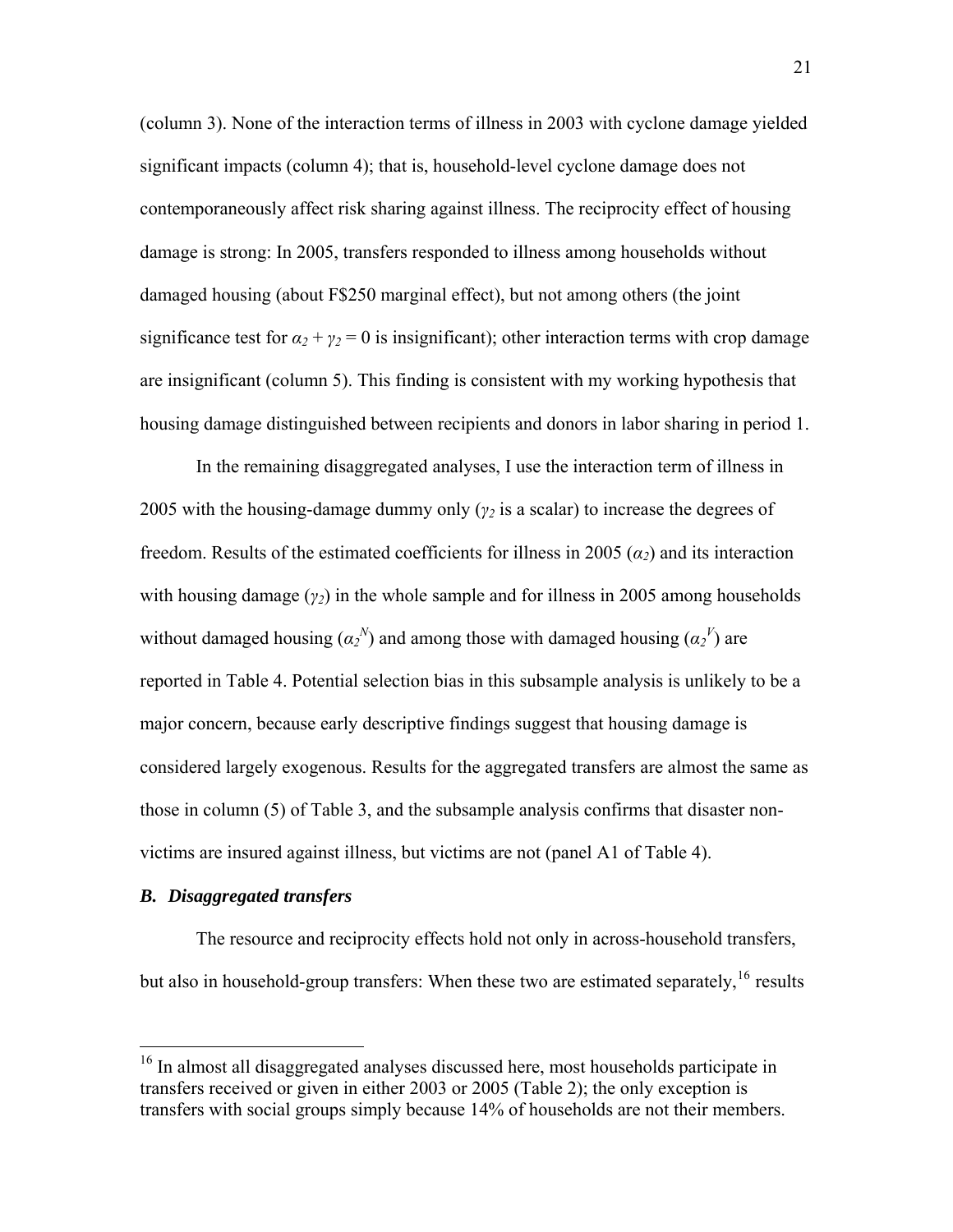for the two effects are qualitatively the same, and marginal effects of illness in 2005 for non-victims ( $\alpha_2$  or  $\alpha_2^N$ ) are similar to each other (panel A1).

It appears that the reciprocity effect on household-group transfers exists between networks and groups, and not within groups, for the following reasons. First, labor sharing within groups does not serve as risk sharing against housing damage: Gross (monetized) labor-time transfers given to groups are neutral to all household-level shocks (column 6 of Table 3); this is also true for disaggregated groups.

Second, risk-sharing against illness through across-household transfers is mainly arranged in in-village and kin networks: Disaggregated results for in-village and tokatoka networks are similar to those for the aggregated networks, and the estimated marginal effects of illness in 2005 for non-victims are 70-83% of those for the aggregated networks (in proportion to the shares of in-village/in-tokatoka transfers in 2005) (panel A2 of Table 4). Although a similar analysis is infeasible for religious networks (with a lack of disaggregated panel data), the share of in-church transfers in 2005 is at a comparable level (Table 2). Replacing village-time dummies with tokatoka-time dummies for tokatoka networks does not significantly alter the results. Note that tokatoka-time dummies fully capture covariate shocks in the tokatoka networks, including out-of-village ones; on the other hand, village-time dummies fully capture covariate shocks in the in-village networks, but not in the aggregated networks, including out-of-village ones.

Third, among pre-formed groups, kin and religious groups are major risk-sharing ones: Although results for the village and kin, religious, and social groups are

 $\overline{a}$ 

When transfers with social groups only among members are considered, the results are very similar to those for the whole sample presented here.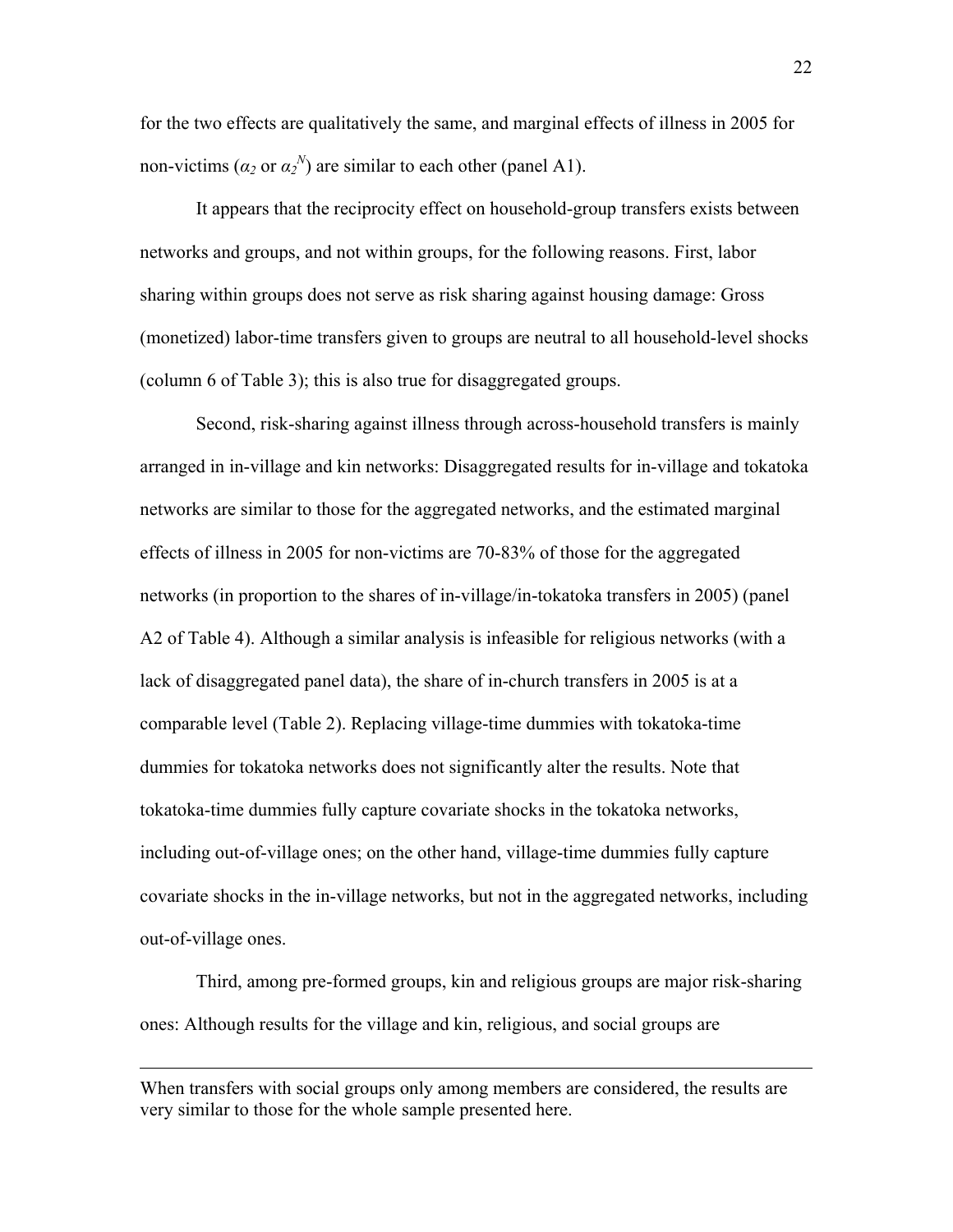qualitatively the same as those for the aggregated groups (with the exception that the estimated  $\gamma_2$  for the village is non-negative), the estimated marginal effects of illness in 2005 for non-victims are considerable only for kin and religious groups (34-50% of those for all groups combined, which is greater than their shares in the aggregated group transfers given in 2005, 25-29%), and only those for religious groups are statistically significant (panel A3). Village-time dummies fully capture covariate shocks in the village, but not other groups. Using tokatoka-time dummies, which fully capture covariate shocks in kin groups (tokatoka is the smallest unit in the hierarchical kin structure), does not significantly alter the results. Similar results for religious groups are obtained under two alternative specifications: one using church-time dummies (three church dummies are defined for Methodist, Catholic, and other small sects combined) and another using village-church-time dummies (they are coarser and finer, respectively, than local church groups, which are formed for each church across nearby villages). It is not straightforward to construct group dummies for social groups that consist of women's, school, and youth groups with overlapping memberships.

All results for gross cash-inkind transfers given to groups are similar to those for net transfers received, with opposite signs (panel B), though the marginal effect for aggregated transfers in the subsample analysis is smaller in magnitude, with weaker statistical significance. Hence, risk-sharing arrangements against illness take place mostly in household contributions to groups.

#### **VI.Conclusion**

Using original household panel survey data collected in rural Fiji, this paper demonstrated how informal risk-sharing institutions upon which poor people heavily rely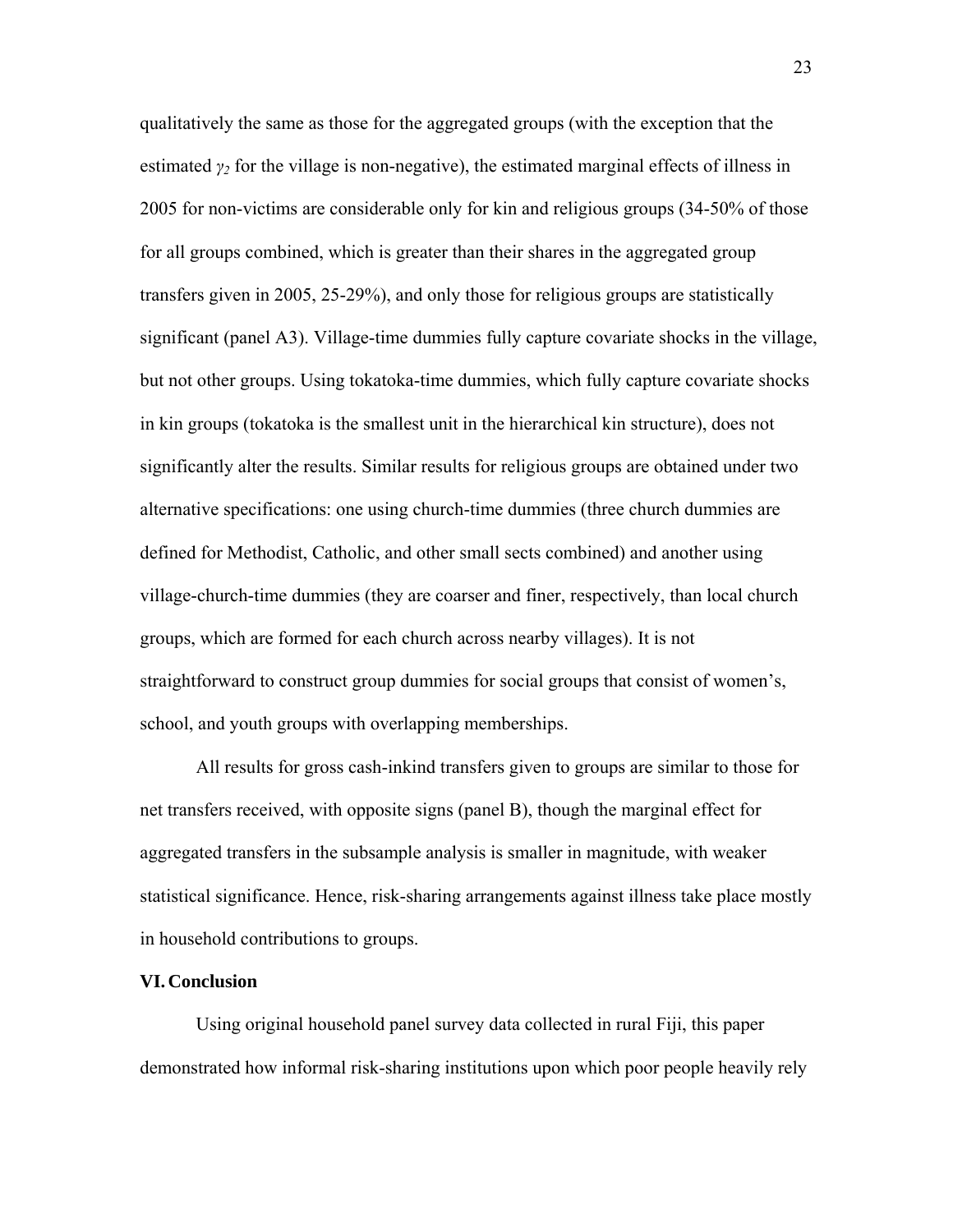when experiencing illness are vulnerable to natural disaster. First, household private, cash-inkind transfers do not serve as insurance against illness in the relief phase (several months after the cyclone); they do so only after pooled resources recover in the reconstruction phase (a few years later) (i.e., the resource effect). Second, risk-sharing arrangements depend on the history of labor-time transfers corresponding to housing damage: Only disaster non-victims are insured against illness, because victims already received labor help for their rehabilitation from non-victims (i.e., the reciprocity effect).

The paper also revealed that the resource/reciprocity effects exist in endogenously formed networks and pre-formed groups, which serve as risk-sharing pools, to a similar degree. Not only do private transfers exchanged among households serve as insurance, but also, household contributions made directly to groups – such as ritual gifts and religious donations – contain risk-sharing components against illness among group members. Although the former finding is common in the literature, the latter is new. Network formation is directly related to pre-formed groups, especially kin and religious ones.

These findings lead to the following policy and research implications. First, although it is crucial to better design and implement disaster relief/reconstruction (Amin and Goldstein 2008) and public-health programs to combat disaster-induced diseases (Noji 1997), these are not enough to prevent chronic health poverty. Policymakers need to strengthen broad public safety nets as a substitute for weakened private safety nets over extended post-disaster periods. Such efforts are necessary even if public health does not appear to be a major problem after the disaster; in fact, they may be even more necessary then, because available public-health programs are limited in such cases.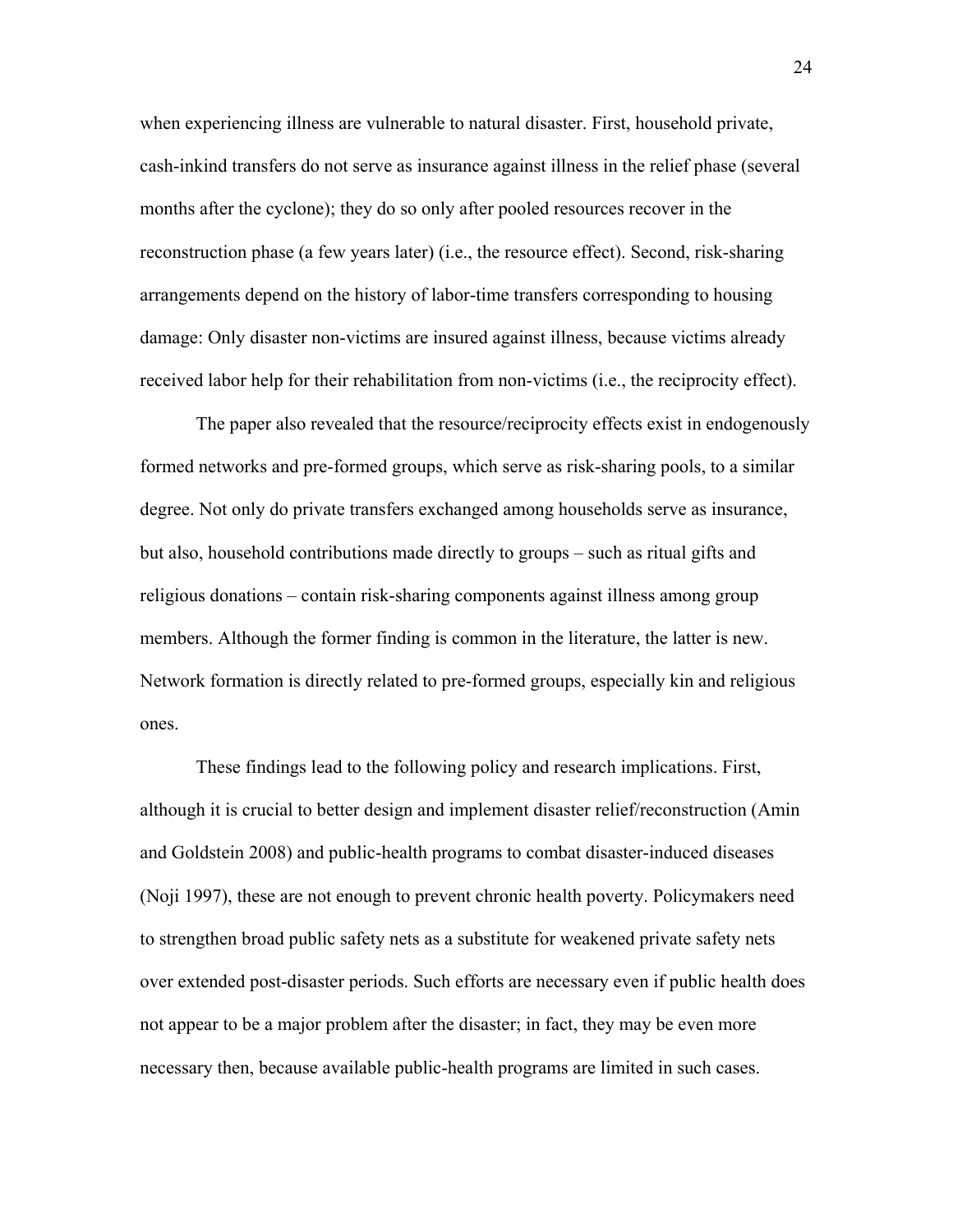Second, it is necessary to augment local safety nets *ex ante* to combat less visible, post-disaster health problems. To this end, a better understanding of informal risk-sharing mechanisms among the poor is crucial. In Fiji, though the scope of informal risk sharing is greater than normally thought, fixed social relations – not only via kinship but also through religious affiliation – underlying local institutions need to receive explicit attention.

Third, although economists have not paid much attention to informal risk sharing against natural disasters, labor sharing against their idiosyncratic components can be significant, determining subsequent risk-sharing arrangements against non-disaster shocks. More research on the link between natural disasters and informal risk sharing is needed. How much does labor sharing help rehabilitation from a disaster? How persistent is the reciprocity effect? How do people react to the reciprocity effect? These are important questions that this paper did not explore.

## **References**

Alderman, H., and C. Paxon. 1994. "Do the poor insure? A synthesis of the literature on risk and consumption in developing countries." In *Economics in a changing world: proceedings of the Tenth World Congress of the International Economic Association, Moscow*, ed. Atkinson, A. B. Houndmills, Macmillan.

Amin, S., and M. Goldstein. 2008. *Data Against Natural Disasters: Establishing Effective Systems for Relief, Recovery, and Reconstruction*. Washington, D.C., World Bank.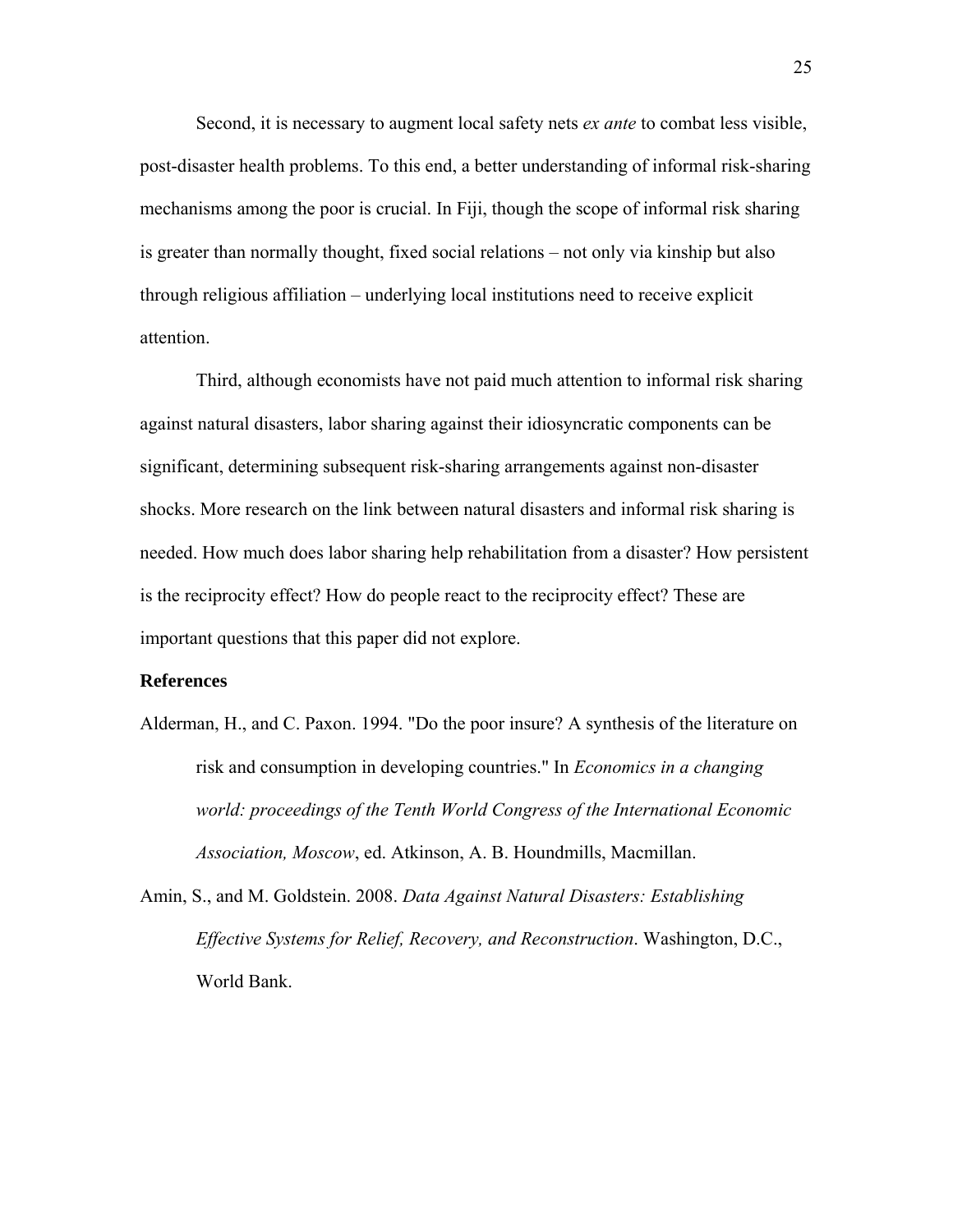- Asfaw, A., and J. von Braun. 2004. "Is Consumption Insured against Illness? Evidence on Vulnerability of Households to Health Shocks in Rural Ethiopia." *Economic Development and Cultural Change* 53, no. 1: 115-29.
- Bertram, G. 1986. "Sustainable development in Pacific microeconomies." *World Development* 14, no. 7: 809-822.
- Clotfelter, C. T. e. 1992. *Who benefits from the nonprofit sector?* Chicago and London, University of Chicago Press.
- Cochrane, J. H. 1991. "A simple test of consumption insurance." *Journal of Political Economy* 99, no. 5: 957-976.
- Cox, D., and M. Fafchamps. 2008. "Extended family and kinship networks: economic insights and evolutionary directions." In *Handbook of Development Economics*, ed. Schultz, T. P., and J. A. Strauss. Amsterdam, Elsevier.
- de Ville de Goyet, C. 2008. "Information gaps in relief, recovery, and reconstruction in the aftermath of natural disasters." In *Data Against Natural Disasters: Establishing Effective Systems for Relief, Recovery, and Reconstruction*, ed. Amin, S., and M. Goldstein. Washington, D.C., World Bank.
- De Weerdt, J., and S. Dercon. 2006. "Risk-Sharing Networks and Insurance Against Illness." *Journal of Development Economics* 81, no. 2: 337-56.
- Dercon, S. 2002. "Income Risk, Coping Strategies, and Safety Nets." *World Bank Research Observer* 17, no. 2: 141-66.
- Dercon, S., and P. Krishnan. 2000. "In sickness and in health: risk sharing within households in Ethiopia." *Journal of Political Economy* 108, no. 4: 688-727.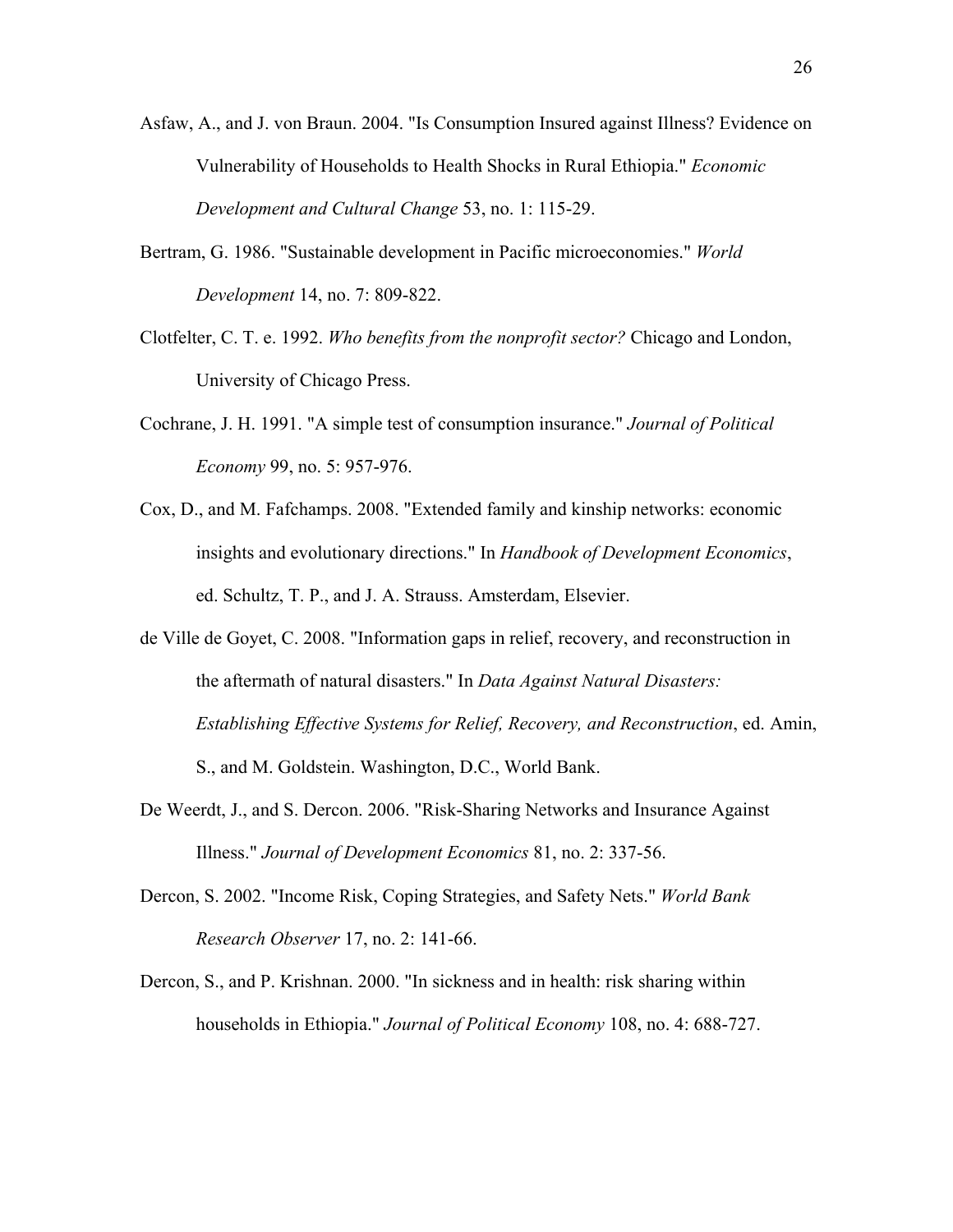- Dercon, S., and P. Krishnan. 2005. "Food Aid and Informal Insurance." In *Insurance Against Poverty*, ed. Dercon, S. Oxford and New York, Oxford University Press.
- Fafchamps, M., and F. Gubert. 2007. "The formation of risk sharing networks." *Journal of Development Economics* 83, no. 2: 326-350.
- Fafchamps, M., and S. Lund. 2003. "Risk-sharing networks in rural Philippines." *Journal of Development Economics* 71, no. 2: 261-287.
- Foster, A. D., and M. R. Rosenzweig. 2001. "Imperfect Commitment, Altruism, and the Family: Evidence from Transfer Behavior in Low-Income Rural Areas." *Review of Economics and Statistics* 83, no. 3: 389-407.
- Gertler, P., and J. Gruber. 2002. "Insuring Consumption Against Illness." *American Economic Review* 92, no. 1: 51-76.
- Grimard, F. 1997. "Household consumption smoothing through ethnic ties: evidence from Cote d'Ivoire." *Journal of Development Economics* 53, no. 2: 391-422.
- Kochar, A. 1995. "Explaining household vulnerability to idiosyncratic income shocks." *American Economic Review* 85, no. 2: 159-164.
- La Ferrara, E. 2003. "Kin Groups and Reciprocity: A Model of Credit Transactions in Ghana." *American Economic Review* 93, no. 5: 1730-51.
- Ligon, E., J. P. Thomas, and T. Worrall. 2002. "Informal Insurance Arrangements with Limited Commitment: Theory and Evidence from Village Economies." *Review of Economic Studies* 69, no. 1: 209-44.
- Mace, B. J. 1991. "Full insurance in the presence of aggregate uncertainty." *Journal of Political Economy* 99, no. 5: 928-956.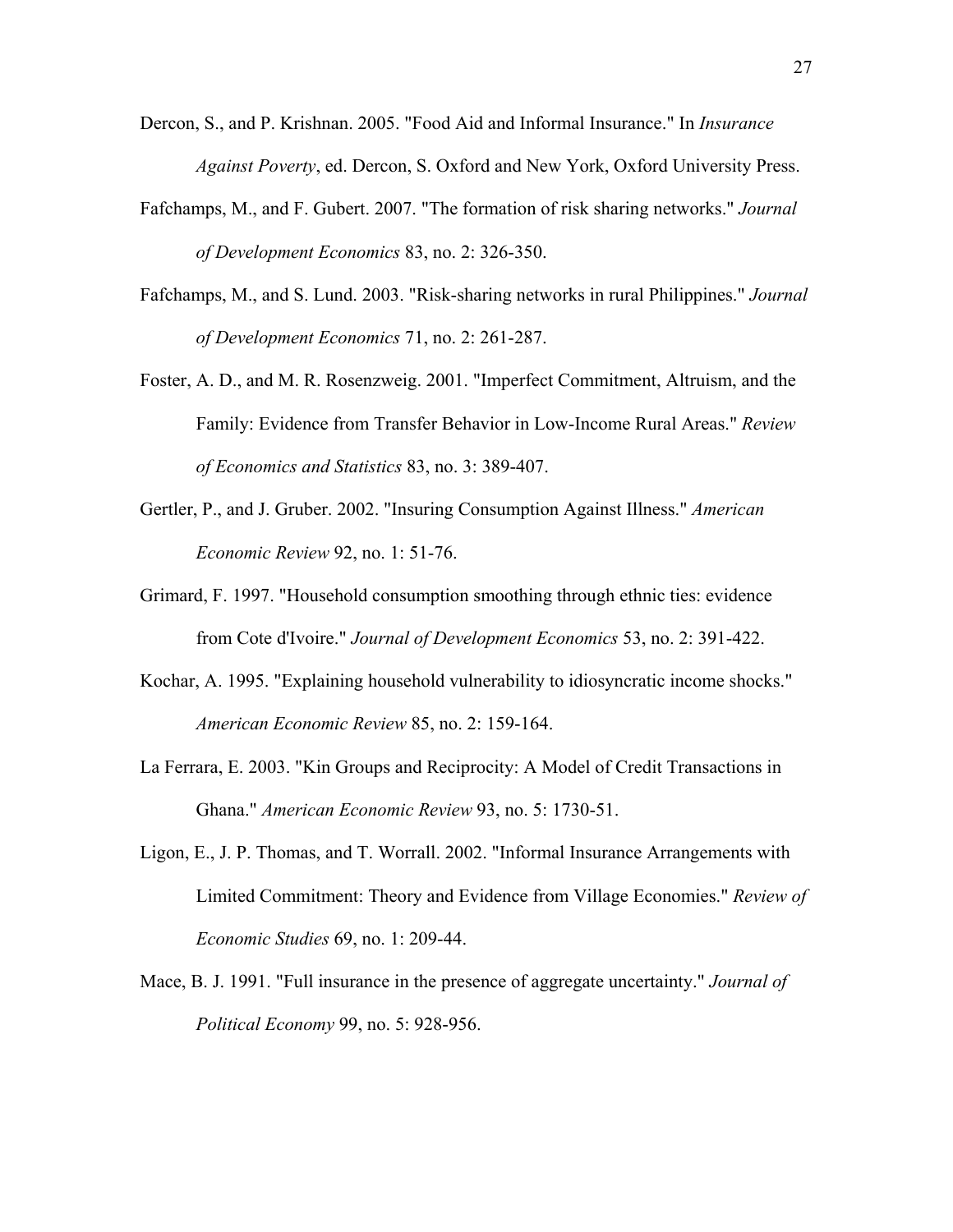- McKenzie, E., B. Prasad, and A. Kaloumaira, 2005. "Economic impact of natural disasters on development in the Pacific: Volume 1 Research report". The University of the South Pacific, Suva.
- Morduch, J. 1999. "Between the State and the Market: Can Informal Insurance Patch the Safety Net?" *World Bank Research Observer* 14, no. 2: 187-207.
- Morduch, J. 2005. "Consumption Smoothing across Space: Testing Theories of Risk-Sharing in the ICRISAT Study Region of South India." In *Insurance Against Poverty*, ed. Dercon, S. Oxford and New York, Oxford University Press.
- Morris, S. S., O. Neidecker-Gonzales, C. Carletto, M. Munguia, J. M. Medina, and W. Wodon. 2002. "Hurricane Mitch and the Livelihoods of the Rural Poor in Honduras." *World Development* 30, no. 1: 49-60.
- Mozumder, P., A. K. Bohara, R. P. Berrens, and N. Halim. 2009. "Private transfers to cope with a natural disaster: evidence from Bangladesh." *Environment and Development Economics* 14, no. 2: 187-210.
- Munshi, K., and M. Rosenzweig, 2009. "Why is mobility in India so low? Social insurance, inequality, and growth". NBER Working paper 14850, National Bureau of Economic Research, Cambridge.
- Murgai, R., P. Winters, E. Sadoulet, and A. de Janvry. 2002. "Localized and incomplete mutual insurance." *Journal of Development Economics* 67, no. 2: 245-274.
- National Disaster Management Office, 2003. "Report on Tropical Cyclone Ami". Ministry of Regional Development, Fiji, Suva.
- Noji, E. K. ed. 1997. *The public health consequences of disasters*, Oxford, Oxford University Press.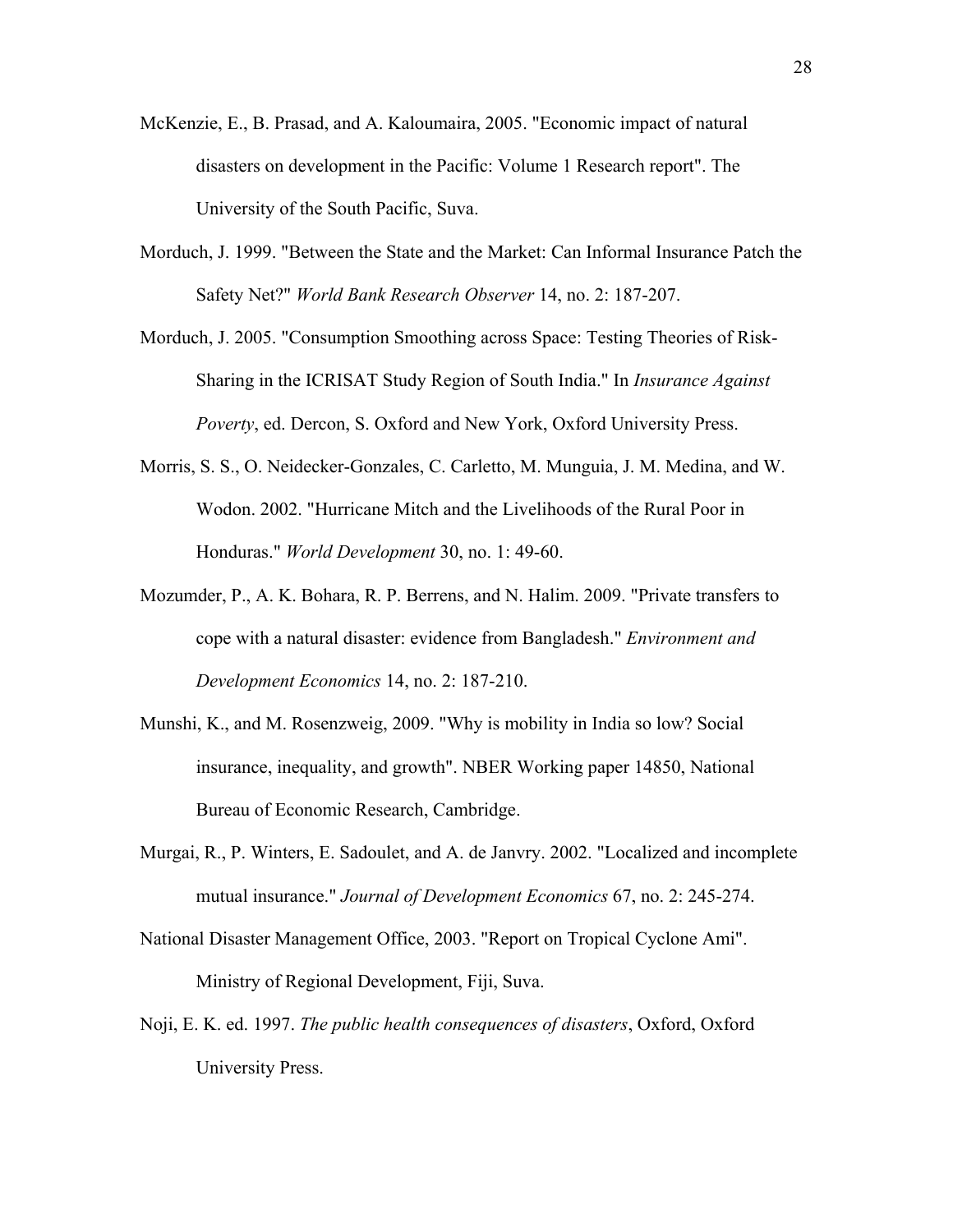- Osili, U. O., P. Deb, and C. Okten. forthcoming. "Giving to Family versus Giving to the Community Within and Across Generations." *Journal of Population Economics*.
- Ravuvu, A. 1983. *Vaka I Taukei: The Fijian Way of Life*. Suva, Institute of Pacific Studies.
- Rosenzweig, M. R., and K. I. Wolpin. 1993. "Credit market constraints, consumption smoothing, and the accumulation of durable production assets in low-income countries: investments in bullocks in India." *Journal of Political Economy* 101, no. 2: 223-244.
- Sawada, Y., and S. Shimizutani. 2008. "How do people cope with natural disasters? Evidence from the Great Hanshin-Awaji (Kobe) Earthquake in 1995." *Journal of Money, Credit, and Banking* 40, no. 2-3: 463-488.
- Schokkaert, E. 2006. "The empirical analysis of transfer motives." In *Handbook of The Economics of Giving, Altruism and Reciprocity*, ed. Kolm, S.-C., and J. M. Ythier. Amsterdam, Elsevier.
- Skoufias, E. 2003. "Economic Crises and Natural Disasters: Coping Strategies and Policy Implications." *World Development* 31, no. 7: 1087-1102.
- Strauss, J., and D. Thomas. 1998. "Health, Nutrition, and Economic Development." *Journal of Economic Literature* 36, no. 2: 766-817.
- Takasaki, Y. forthcoming-a. "Do local elites capture natural disaster reconstruction funds?" *Journal of Development Studies*.
- Takasaki, Y. forthcoming-b. "Targeting cyclone relief within the village: kinship, sharing, and capture." *Economic Development and Cultural Change*.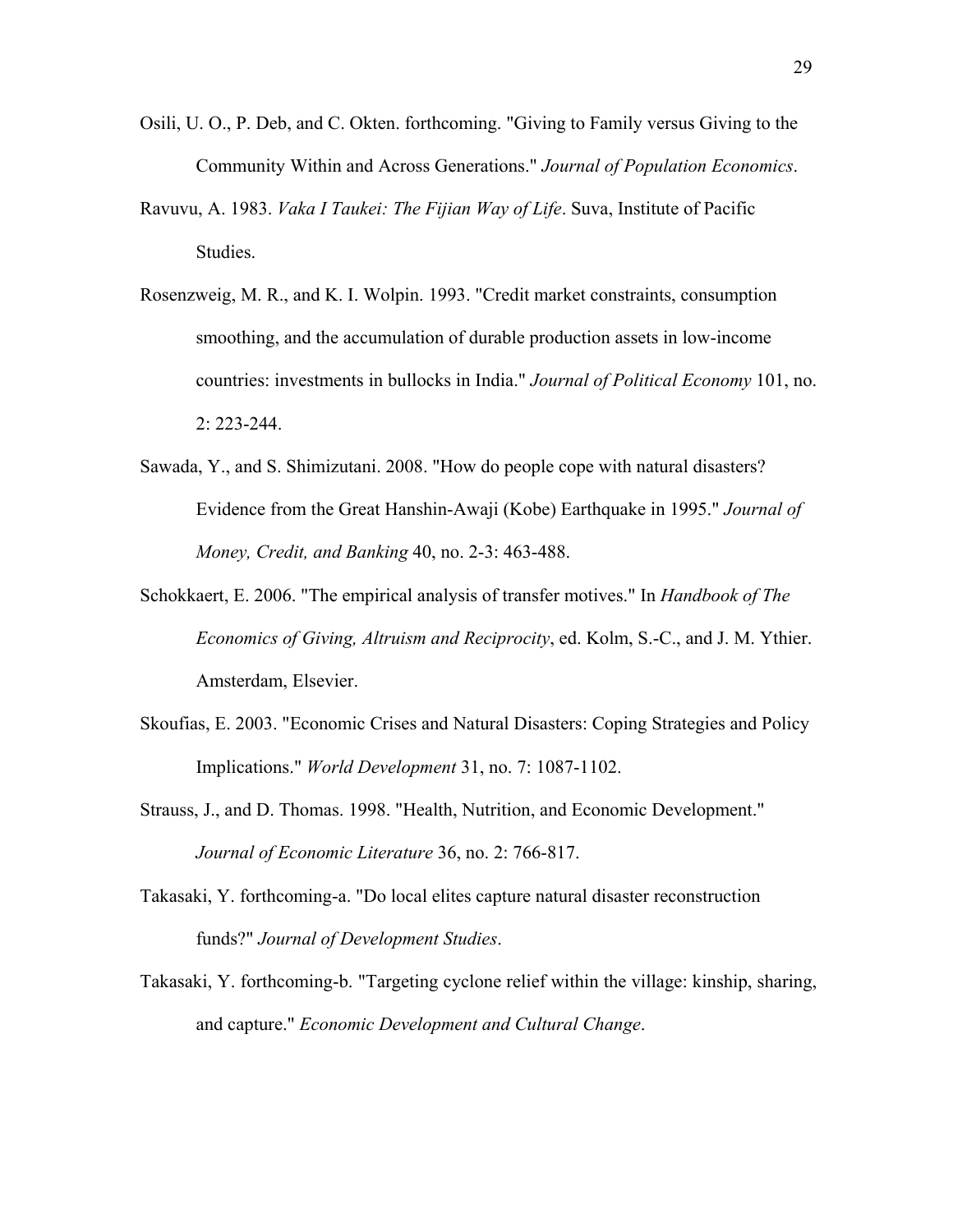- Townsend, R. M. 1994. "Risk and insurance in village India." *Econometrica* 62, no. 3: 539-591.
- Turner, J. W. 1987. "Blesses to give and receive: ceremonial exchange in Fiji." *Ethnology* 26, no. 3: 209-219.
- Udry, C. 1994. "Risk and insurance in a rural credit market: an empirical investigation in Northern Nigeria." *Review of Economic Studies* 61, no. 3: 495-526.
- World Bank. 2006. *at Home & Away: Expanding Job Opportunities for Pacific Islanders through Labour Mobility*. Washington, D.C., World Bank.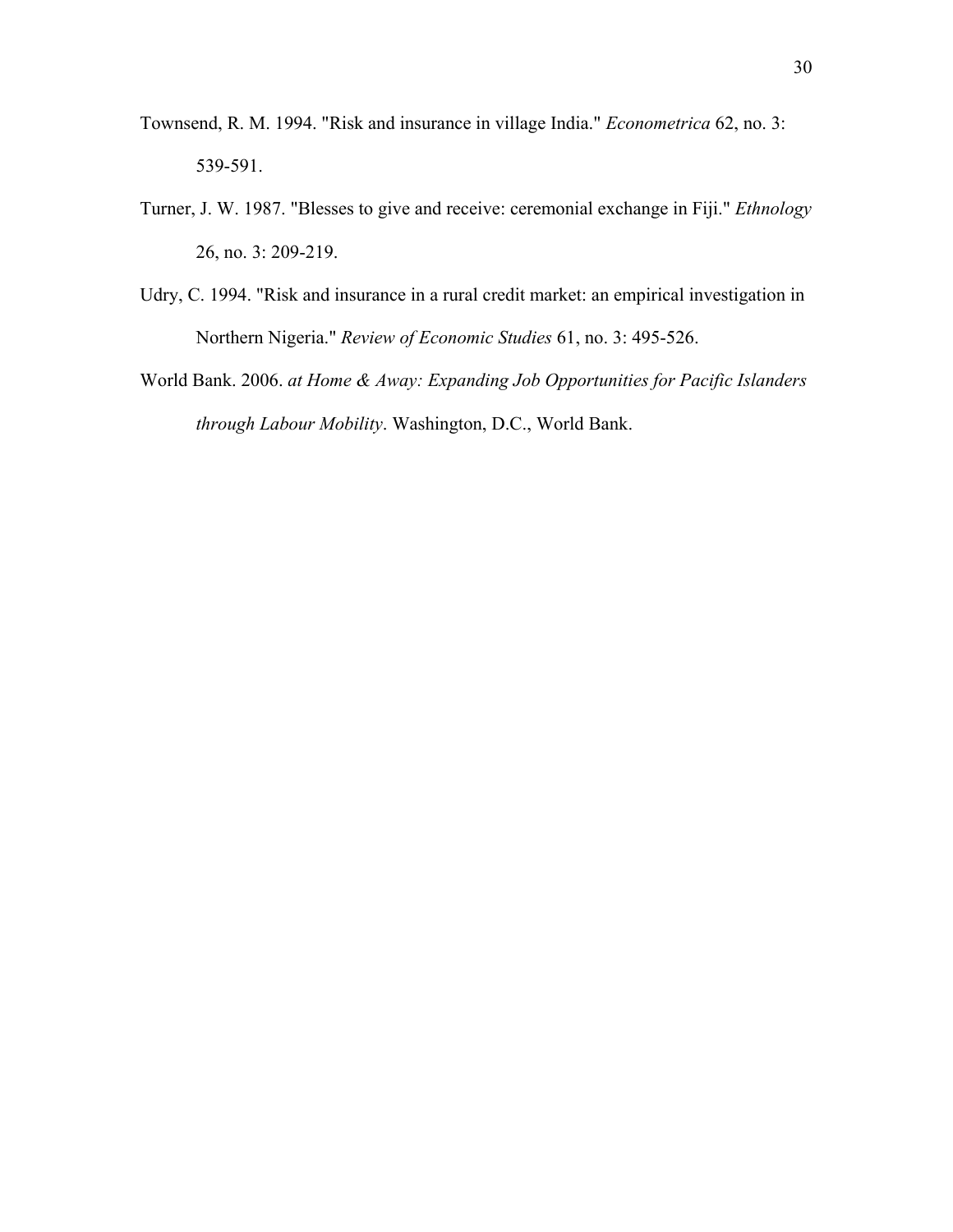**Table 1. Shocks and household characteristics by housing damage.**

|                                                  | Household means <sup>a</sup> |             |                      |                    |                                       | Variance<br>decomposition <sup>b</sup> |         |                |
|--------------------------------------------------|------------------------------|-------------|----------------------|--------------------|---------------------------------------|----------------------------------------|---------|----------------|
|                                                  | 2003<br>All                  | 2005        |                      | $2003^{\circ}$     |                                       | 2003&2005                              |         |                |
|                                                  |                              | AII         | Housing<br>undamaged | Housing<br>damaged | Mean/<br>prop.<br>test<br>$(p-value)$ | Year                                   | Village | House-<br>hold |
| Shocks:                                          |                              |             |                      |                    |                                       |                                        |         |                |
| Housing damaged dummy                            | 0.58(0.49)                   | 0.00(0.00)  | 0.00(0.00)           | 1.00(0.00)         |                                       | 40.8                                   | 2.2     | 57.0           |
| Crop damaged dummy                               | 0.82(0.39)                   | 0.00(0.00)  | 0.80(0.40)           | 0.83(0.38)         | 0.537                                 | 69.3                                   | 0.8     | 29.9           |
| Crop damage value per capita (F\$)               | 44 (107)                     | 0(0)        | 34 (57)              | 52 (132)           | 0.235                                 | 7.9                                    | 2.6     | 89.5           |
| Illness dummy                                    | 0.35(0.48)                   | 0.32(0.47)  | 0.27(0.45)           | 0.40(0.49)         | 0.054                                 | 0.1                                    | 11.1    | 88.9           |
| Illness in 2005 dummy <sup>c</sup>               |                              | 0.32(0.47)  | 0.32(0.47)           | 0.33(0.47)         | 0.843                                 |                                        |         |                |
| Household characteristics:                       |                              |             |                      |                    |                                       |                                        |         |                |
| Annual eamed income per capita (F\$)             | 813 (1045)                   | 1674 (1695) | 823 (818)            | 805 (1186)         | 0.900                                 |                                        |         |                |
| Annual public transfer received per capita (F\$) | 18 (81)                      | 11(48)      | 20 (87)              | 17(77)             | 0.784                                 |                                        |         |                |
| Household size                                   | 6.5(2.9)                     | 5.8(2.7)    | 6.3(2.7)             | 6.6(3.0)           | 0.353                                 |                                        |         |                |
| Age of household head                            | 50(14)                       | 51(14)      | 51(14)               | 49 (13)            | 0.228                                 |                                        |         |                |
| Female head dummy                                | 0.13(0.34)                   | 0.14(0.34)  | 0.13(0.33)           | 0.13(0.34)         | 0.939                                 |                                        |         |                |
| Adult secondary education dummy                  | 0.87(0.34)                   | 0.81(0.39)  | 0.88(0.32)           | 0.85(0.35)         | 0.522                                 |                                        |         |                |
| Land per capita (acre)                           | 0.92(1.19)                   | 0.69(1.55)  | 0.95(1.13)           | 0.89(1.23)         | 0.720                                 |                                        |         |                |
| Fishing capital per capita (F\$)                 | 50 (150)                     | 46 (228)    | 43 (154)             | 56 (148)           | 0.530                                 |                                        |         |                |
| No. observations                                 | 226                          | 226         | 95                   | 131                |                                       |                                        |         |                |

 $\degree$  Household means are shown along with standard deviations in parentheses.

**b** These are percents of total variance.

 $\degree$  2005 for illness in 2005 dummy.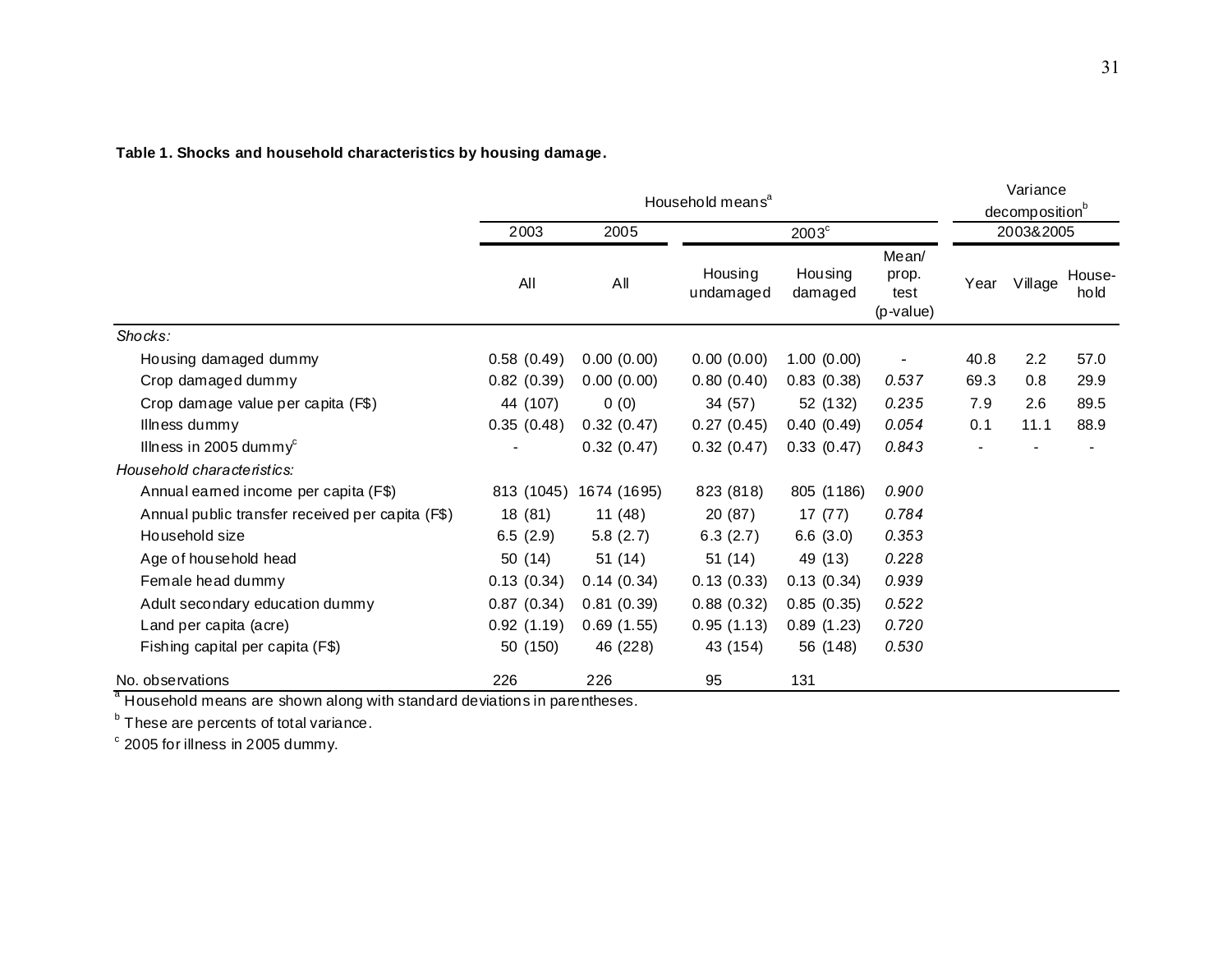## **Table 2. Household annual private transfers.**

|                                              | 2003     |                   |          |           | 2005              |           |          |                |  |
|----------------------------------------------|----------|-------------------|----------|-----------|-------------------|-----------|----------|----------------|--|
|                                              |          | Received<br>Given |          |           | Received<br>Given |           |          |                |  |
|                                              |          | Mean              |          | Mean      |                   | Mean      |          | Mean           |  |
|                                              | Partici- | amounts           | Partici- | amounts   | Partici-          | amounts   | Partici- | amounts        |  |
|                                              | pation   | (F\$ per          | pation   | (F\$ per  | pation            | (F\$ per  | pation   | (F\$ per       |  |
| $(n=226)$                                    |          | capita)           |          | capita)   |                   | capita)   |          | capita)        |  |
| A. Cash-inkind transfers                     |          |                   |          |           |                   |           |          |                |  |
| A1. Aggregated transfers                     |          |                   |          |           |                   |           |          |                |  |
| <b>Both</b>                                  | 45%      | 43 (246)          | 87%      | 110 (172) | 95%               | 145 (215) |          | 100% 232 (262) |  |
| Across-household                             | 42%      | 37 (240)          | 63%      | 67 (169)  | 94%               | 106 (170) | 87%      | 61(87)         |  |
| Group-household                              | 4%       | 6.0(58)           | 68%      | 44 (61)   | 33%               | 39 (85)   | 99%      | 171 (235)      |  |
| A2. Disaggregated across-household transfers |          |                   |          |           |                   |           |          |                |  |
| Location:                                    |          |                   |          |           |                   |           |          |                |  |
| Same village                                 | 35%      | 26 (220)          | 54%      | 46 (146)  | 88%               | 59 (80)   | 86%      | 52 (74)        |  |
| Other village or city                        | 12%      | 11 (59)           | 23%      | 21 (77)   | 35%               | 44 (128)  | 15%      | 8.5(37)        |  |
| Kinship:                                     |          |                   |          |           |                   |           |          |                |  |
| Same tokatoka                                | 27%      | 28 (236)          | 37%      | 37 (145)  | 86%               | 67 (103)  | 80%      | 47 (72)        |  |
| Other tokatoka                               | 22%      | 9.5(47)           | 41%      | 29 (75)   | 48%               | 38 (125)  | 42%      | 15(44)         |  |
| Religion:                                    |          |                   |          |           |                   |           |          |                |  |
| Same religious group                         |          |                   |          |           | 80%               | 74 (146)  | 74%      | 49 (84)        |  |
| Other religious group                        |          |                   |          |           | 26%               | 32 (97)   | 21%      | 12 (40)        |  |
| A3. Disaggregated household-group transfers  |          |                   |          |           |                   |           |          |                |  |
| Village                                      | 0%       | 0.1(2.1)          | 42%      | 16 (40)   | 12%               | 4.0(18)   | 80%      | 31(47)         |  |
| Kin groups                                   | 2%       | 5.5 (58)          | 19%      | 7.1(22)   | 31%               | 29 (72)   | 81%      | 42 (69)        |  |
| Religious groups                             | 1%       | 0.3(4.0)          | 32%      | 11(24)    | 8%                | 4.8 (25)  | 96%      | 49 (84)        |  |
| Social groups                                | 0%       | 0.1(1.1)          | 36%      | 10(27)    | 5%                | 1.3(7.7)  | 79%      | 49 (106)       |  |
| <b>B. Labor-time transfers</b>               |          |                   |          |           |                   |           |          |                |  |
| <b>B1. Aggregated transfers</b>              |          |                   |          |           |                   |           |          |                |  |
| <b>Both</b>                                  |          |                   |          |           | 46%               | 33 (96)   | 80%      | 104 (129)      |  |
| Across-household                             |          |                   |          |           | 28%               | 21 (75)   | 28%      | 12(33)         |  |
| Group-household                              |          |                   | 97%      | 198 (184) | 25%               | 12 (44)   | 80%      | 92 (112)       |  |
| B2. Disaggregated across-household transfers |          |                   |          |           |                   |           |          |                |  |
| Location:                                    |          |                   |          |           |                   |           |          |                |  |
| Same village                                 |          |                   |          |           | 26%               | 14 (41)   | 28%      | 12(32)         |  |
| Other village or city                        |          |                   |          |           | 6%                | 7.0 (63)  | 4%       | 0.7(5)         |  |
| Kinship:                                     |          |                   |          |           |                   |           |          |                |  |
| Same tokatoka                                |          |                   |          |           | 26%               | 11 (37)   | 26%      | 8.7(25)        |  |
| Other tokatoka                               |          |                   |          |           | 13%               | 9.9(65)   | 13%      | 4.1(16)        |  |
| Religion:                                    |          |                   |          |           |                   |           |          |                |  |
| Same religious group                         |          |                   |          |           | 19%               | 9.0(35)   | 20%      | 6.5(20)        |  |
| Other religious group                        |          |                   |          |           | 10%               | 12 (67)   | $9%$     | 5.9(25)        |  |
| B3. Disaggregated household-group transfers  |          |                   |          |           |                   |           |          |                |  |
| Village                                      |          |                   | 87%      | 99 (92)   | 8%                | 1.8(7.8)  | 73%      | 36 (59)        |  |
| Kin groups                                   |          |                   | 19%      | 8.8 (34)  | 22%               | 6.3(25)   | 56%      | 23 (41)        |  |
| Religious groups                             |          |                   | 73%      | 49 (86)   | 5%                | 1.1(10)   | 46%      | 12 (21)        |  |
| Social groups                                |          |                   | 67%      | 42 (63)   | 4%                | 2.6(23)   | 43%      | 21(46)         |  |

Note - Standard deviations are in parentheses.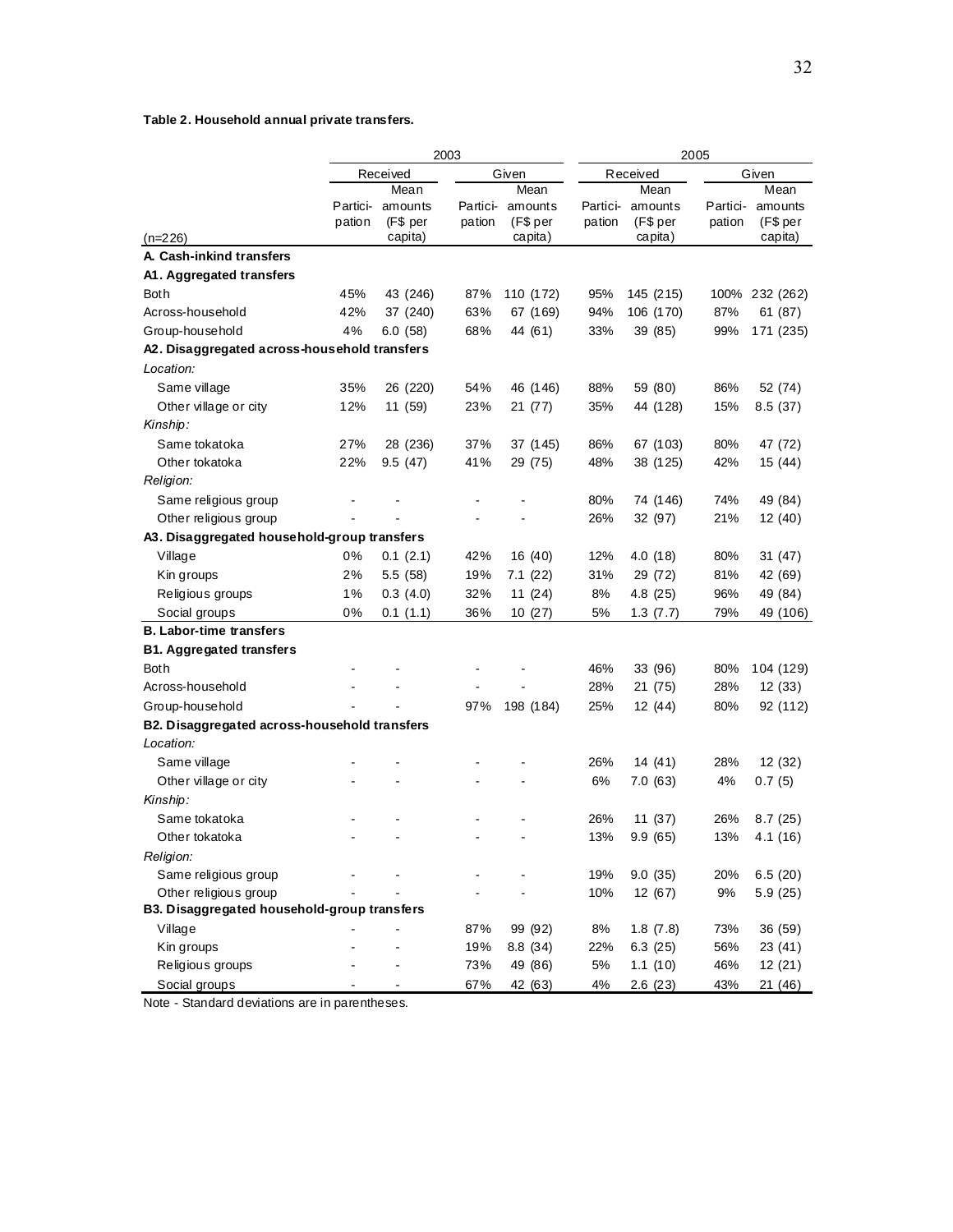|                                                               |                |                | Gross annual<br>labor-time<br>transfers per<br>capita given to<br>groups |                   |                    |                        |                   |
|---------------------------------------------------------------|----------------|----------------|--------------------------------------------------------------------------|-------------------|--------------------|------------------------|-------------------|
| (n=452)                                                       |                | (1)            | (2)                                                                      | (3)               | (4)                | (5)                    | (6)               |
| Illness dummy                                                 | α              | 37.6<br>(47.9) | 36.2<br>(49.7)                                                           |                   |                    |                        |                   |
| Housing damaged dummy                                         | $\beta_1$      |                | $-34.9$<br>(66.8)                                                        | $-29.9$<br>(66.5) | $-20.5$<br>(64.8)  | $-99.1$<br>(75.4)      | 31.3<br>(42.9)    |
| Cyclone damage per capita (F\$)                               |                |                | $-0.34$<br>(0.52)                                                        | $-0.38$<br>(0.52) | $-0.60$<br>(0.58)  | $-0.60$<br>(0.67)      | 0.22<br>(0.52)    |
| Housing damaged dummy * Cyclone<br>damage per capita          |                |                | 0.55<br>(0.53)                                                           | 0.54<br>(0.53)    | 0.61<br>(0.59)     | 0.68<br>(0.67)         | $-0.27$<br>(0.54) |
| Illness in 2003 dummy                                         | $\alpha_1$     |                |                                                                          | $-19.7$<br>(71.3) | $-24.2$<br>(154.8) | $-12.2$<br>(158.2)     | $-22.0$<br>(51.3) |
| Illness in 2005 dummy                                         | $\alpha_2$     |                |                                                                          | $99.8*$<br>(52.0) | $96.5*$<br>(52.2)  | 253.6 **<br>(119.2)    | $-87.1$<br>(65.7) |
| Illness in 2003 * Housing damaged                             | V <sub>1</sub> |                |                                                                          |                   | $-30.5$<br>(155.1) | $-47.1$<br>(160.0)     | $-18.8$<br>(65.0) |
| Illness in 2003 * Crop damage per<br>capita                   |                |                |                                                                          |                   | 0.70<br>(1.25)     | 0.44<br>(1.23)         | 0.78<br>(0.66)    |
| Illness in 2003 * Housing damaged *<br>Crop damage per capita |                |                |                                                                          |                   | $-0.22$<br>(1.31)  | 0.06<br>(1.28)         | $-0.95$<br>(0.72) |
| Illness in 2005 * Housing damaged                             | V <sub>2</sub> |                |                                                                          |                   |                    | $-285.3$ **<br>(133.5) | 25.7<br>(84.3)    |
| Illness in 2005 * Crop damage per<br>capita                   |                |                |                                                                          |                   |                    | $-0.50$<br>(1.33)      | 0.95<br>(1.08)    |
| Illness in 2005 * Housing damaged *<br>Crop damage per capita |                |                |                                                                          |                   |                    | 1.40<br>(1.70)         | 0.25<br>(1.40)    |

#### **Table 3. Determinants of household private transfers - fixed effects.**

R squared<br>F (p-value)

\*10% significance, \*\*5% significance. Robust standard errors are in parentheses. Other controls not shown here are household size, village-time dummies, time-dummy, and constant.

F (p-value) 0.000 0.000 0.000 0.000 0.000 0.000

0.115 0.119 0.129 0.134 0.156 0.335<br>0.000 0.000 0.000 0.000 0.000 0.000